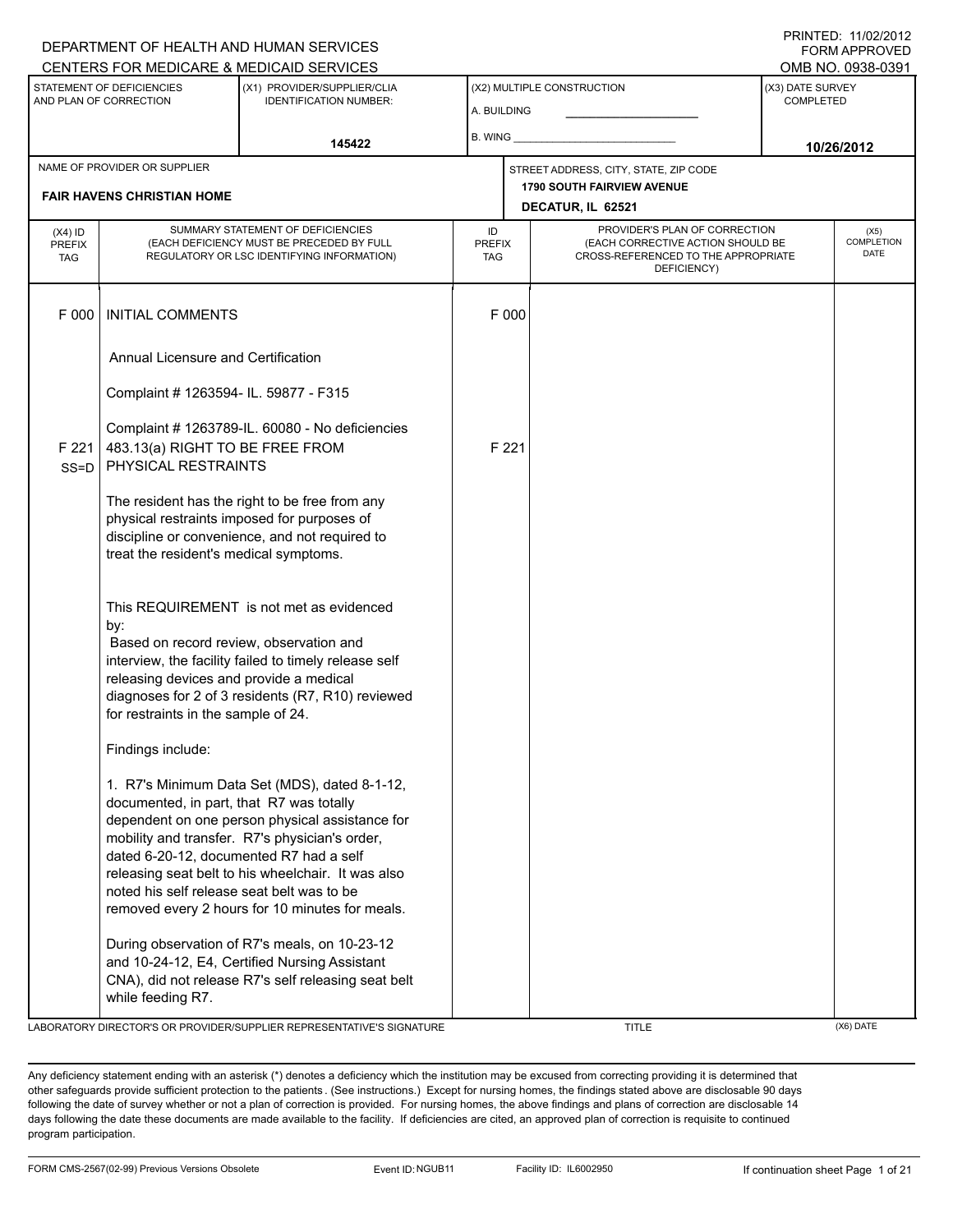PRINTED: 11/02/2012 FORM APPROVED

|                                          |                                                                                                                                                                                                   | CENTERS FOR MEDICARE & MEDICAID SERVICES                                                                                                                                                                                                                                                                                                                                                                                                                                                                                                                                                                                                                                                                                                                                                                                                                                                                                                       |                                   |       |                                                                                                                          |                                      | OMB NO. 0938-0391                 |
|------------------------------------------|---------------------------------------------------------------------------------------------------------------------------------------------------------------------------------------------------|------------------------------------------------------------------------------------------------------------------------------------------------------------------------------------------------------------------------------------------------------------------------------------------------------------------------------------------------------------------------------------------------------------------------------------------------------------------------------------------------------------------------------------------------------------------------------------------------------------------------------------------------------------------------------------------------------------------------------------------------------------------------------------------------------------------------------------------------------------------------------------------------------------------------------------------------|-----------------------------------|-------|--------------------------------------------------------------------------------------------------------------------------|--------------------------------------|-----------------------------------|
|                                          | <b>STATEMENT OF DEFICIENCIES</b><br>AND PLAN OF CORRECTION                                                                                                                                        | (X1) PROVIDER/SUPPLIER/CLIA<br><b>IDENTIFICATION NUMBER:</b>                                                                                                                                                                                                                                                                                                                                                                                                                                                                                                                                                                                                                                                                                                                                                                                                                                                                                   | A. BUILDING                       |       | (X2) MULTIPLE CONSTRUCTION                                                                                               | (X3) DATE SURVEY<br><b>COMPLETED</b> |                                   |
|                                          |                                                                                                                                                                                                   | 145422                                                                                                                                                                                                                                                                                                                                                                                                                                                                                                                                                                                                                                                                                                                                                                                                                                                                                                                                         | <b>B. WING</b>                    |       |                                                                                                                          |                                      | 10/26/2012                        |
|                                          | NAME OF PROVIDER OR SUPPLIER                                                                                                                                                                      |                                                                                                                                                                                                                                                                                                                                                                                                                                                                                                                                                                                                                                                                                                                                                                                                                                                                                                                                                |                                   |       | STREET ADDRESS, CITY, STATE, ZIP CODE                                                                                    |                                      |                                   |
|                                          | <b>FAIR HAVENS CHRISTIAN HOME</b>                                                                                                                                                                 |                                                                                                                                                                                                                                                                                                                                                                                                                                                                                                                                                                                                                                                                                                                                                                                                                                                                                                                                                |                                   |       | <b>1790 SOUTH FAIRVIEW AVENUE</b><br>DECATUR, IL 62521                                                                   |                                      |                                   |
| $(X4)$ ID<br><b>PREFIX</b><br><b>TAG</b> |                                                                                                                                                                                                   | SUMMARY STATEMENT OF DEFICIENCIES<br>(EACH DEFICIENCY MUST BE PRECEDED BY FULL<br>REGULATORY OR LSC IDENTIFYING INFORMATION)                                                                                                                                                                                                                                                                                                                                                                                                                                                                                                                                                                                                                                                                                                                                                                                                                   | ID<br><b>PREFIX</b><br><b>TAG</b> |       | PROVIDER'S PLAN OF CORRECTION<br>(EACH CORRECTIVE ACTION SHOULD BE<br>CROSS-REFERENCED TO THE APPROPRIATE<br>DEFICIENCY) |                                      | (X5)<br><b>COMPLETION</b><br>DATE |
| F 221                                    | Continued From page 1<br>During interviews with R7, on 10-23-12 at<br>was unable to release the belt.<br>and care plans."<br>resident safety, due to (d/t) poor standing<br>and during toileting. | 11:00a.m. and on 10-24-12 at 9:00a.m., R7<br>stated he could not release his self releasing seat<br>belt. It was also noted R7 attempted during both<br>interviews to release his self releasing self belt<br>The facility's Physical Restraints policy, revision<br>date 12-8-11, documented, in part, "4. Loosen or<br>remove restraints several times each shift (e.g.<br>every two hours and as needed)." and "5. Medical<br>symptoms that warrant the use of restraints<br>and/or other devices will be documented in the<br>resident's medical record, ongoing assessments,<br>2. Record review of R10's Physician Order Sheet<br>(POS) documents an order on 7-17-12 for a lap<br>top cushion while up in the wheel chair (w/c) for<br>balance, unsteady gait, weakness, poor safety<br>awareness, release every 2 hours and at meals<br>R10's Care Plan of 8-13-12 documents R10<br>requires a lap top cushion while up in w/c prn (as |                                   | F 221 |                                                                                                                          |                                      |                                   |
|                                          | toileting and repositioning and meals.<br>R10 was observed through out the day on                                                                                                                 | needed) due to poor standing balance, unsteady<br>gait, weakness and poor safety awareness.<br>Care Plan approach includes ensure that restraint<br>will only be used to treat medical symptoms;<br>reevaluate the use and need for the lap top every<br>90 days and prn; use lap top cushion prn when<br>unable to comprehend safety instructions. CNA<br>release at least 10 minutes every 2 hours for                                                                                                                                                                                                                                                                                                                                                                                                                                                                                                                                       |                                   |       |                                                                                                                          |                                      |                                   |

FORM CMS-2567(02-99) Previous Versions Obsolete Event ID:NGUB11 Facility ID: IL6002950 If continuation sheet Page 2 of 21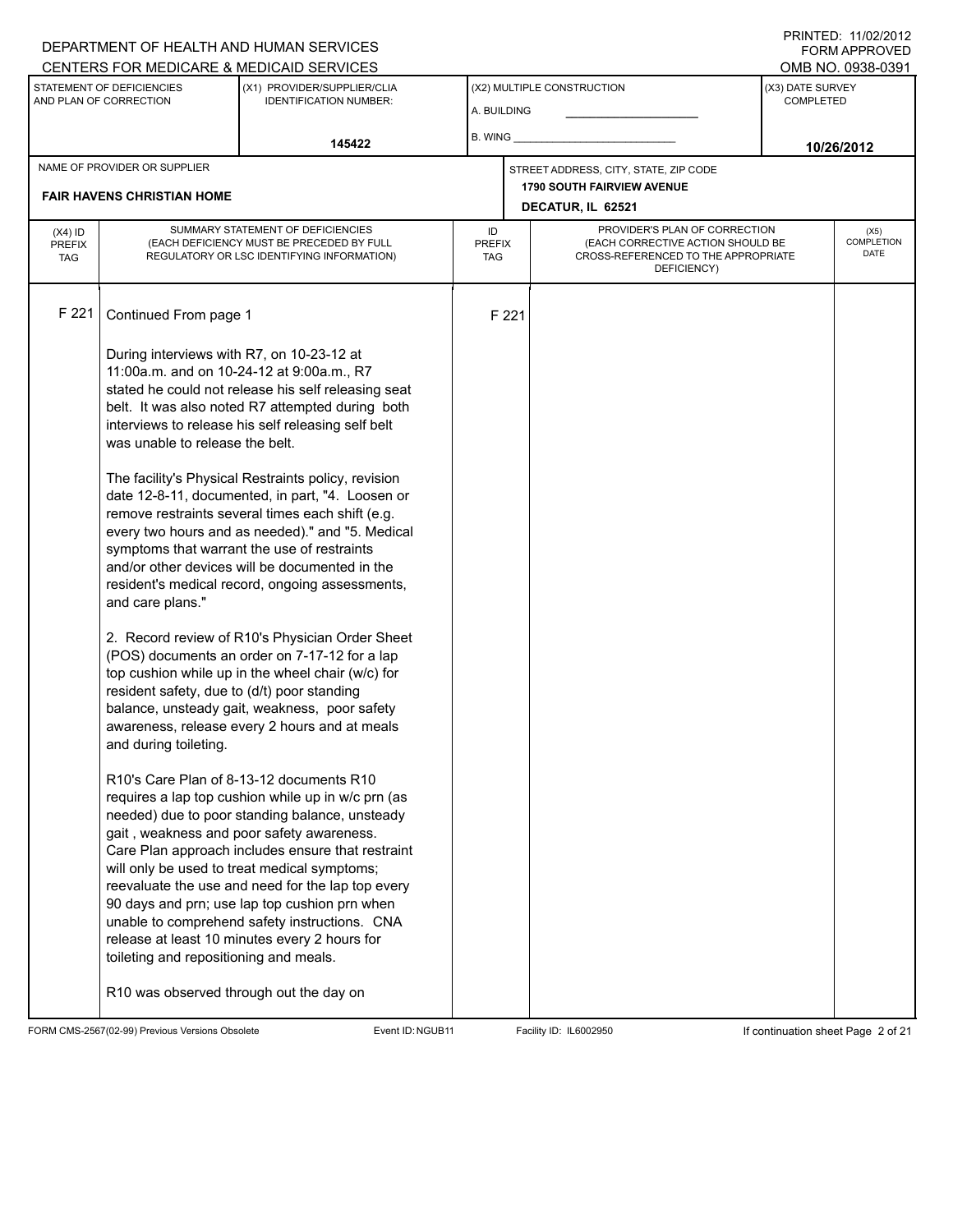#### A. BUILDING (X1) PROVIDER/SUPPLIER/CLIA IDENTIFICATION NUMBER: STATEMENT OF DEFICIENCIES AND PLAN OF CORRECTION (X3) DATE SURVEY COMPLETED FORM APPROVED (X2) MULTIPLE CONSTRUCTION B. WING CENTERS FOR MEDICARE & MEDICAID SERVICES OMB NO. 0938-0391 **145422 10/26/2012 DECATUR, IL 62521** NAME OF PROVIDER OR SUPPLIER STREET ADDRESS, CITY, STATE, ZIP CODE **FAIR HAVENS CHRISTIAN HOME 1790 SOUTH FAIRVIEW AVENUE** PROVIDER'S PLAN OF CORRECTION (EACH CORRECTIVE ACTION SHOULD BE CROSS-REFERENCED TO THE APPROPRIATE DEFICIENCY) (X5) **COMPLETION** DATE ID PREFIX TAG  $(X4)$  ID PREFIX TAG SUMMARY STATEMENT OF DEFICIENCIES (EACH DEFICIENCY MUST BE PRECEDED BY FULL REGULATORY OR LSC IDENTIFYING INFORMATION) F 221 Continued From page 2 F 221 10-23-12 and 10-24-12 to have a lap top cushion on her wheel chair. During lunch on 10-23-12, R10 was observed to have her lap top cushion on her w/c even though staff were next to her feeding her. On 10-24-12, R10 had her lap top cushion on during the entire meal at breakfast and lunch with E24 and E23 feeding resident. There is nothing in R10's Pre-Restraining Assessment of 5-24-11 or Physical Restraint Elimination Assessment of 8-1-12 documenting a medical diagnosis/symptom that would warrant the use of the restraint. F 246 SS=E OF NEEDS/PREFERENCES 483.15(e)(1) REASONABLE ACCOMMODATION A resident has the right to reside and receive services in the facility with reasonable accommodations of individual needs and preferences, except when the health or safety of the individual or other residents would be endangered. This REQUIREMENT is not met as evidenced by: F 246 Based on interview and record review, the facility failed to provide timely responses to answering call lights for 1 of 14 residents (R18) reviewed for call lights in the sample of 24, and 4 residents (R26, R27, R28 & R29) in the supplemental sample. Findings include: 1. On 10/24/12 at 10:00 AM during the group interview, R26, R27, R28 and R29 all stated that

FORM CMS-2567(02-99) Previous Versions Obsolete Event ID:NGUB11 Facility ID: IL6002950 If continuation sheet Page 3 of 21

DEPARTMENT OF HEALTH AND HUMAN SERVICES

PRINTED: 11/02/2012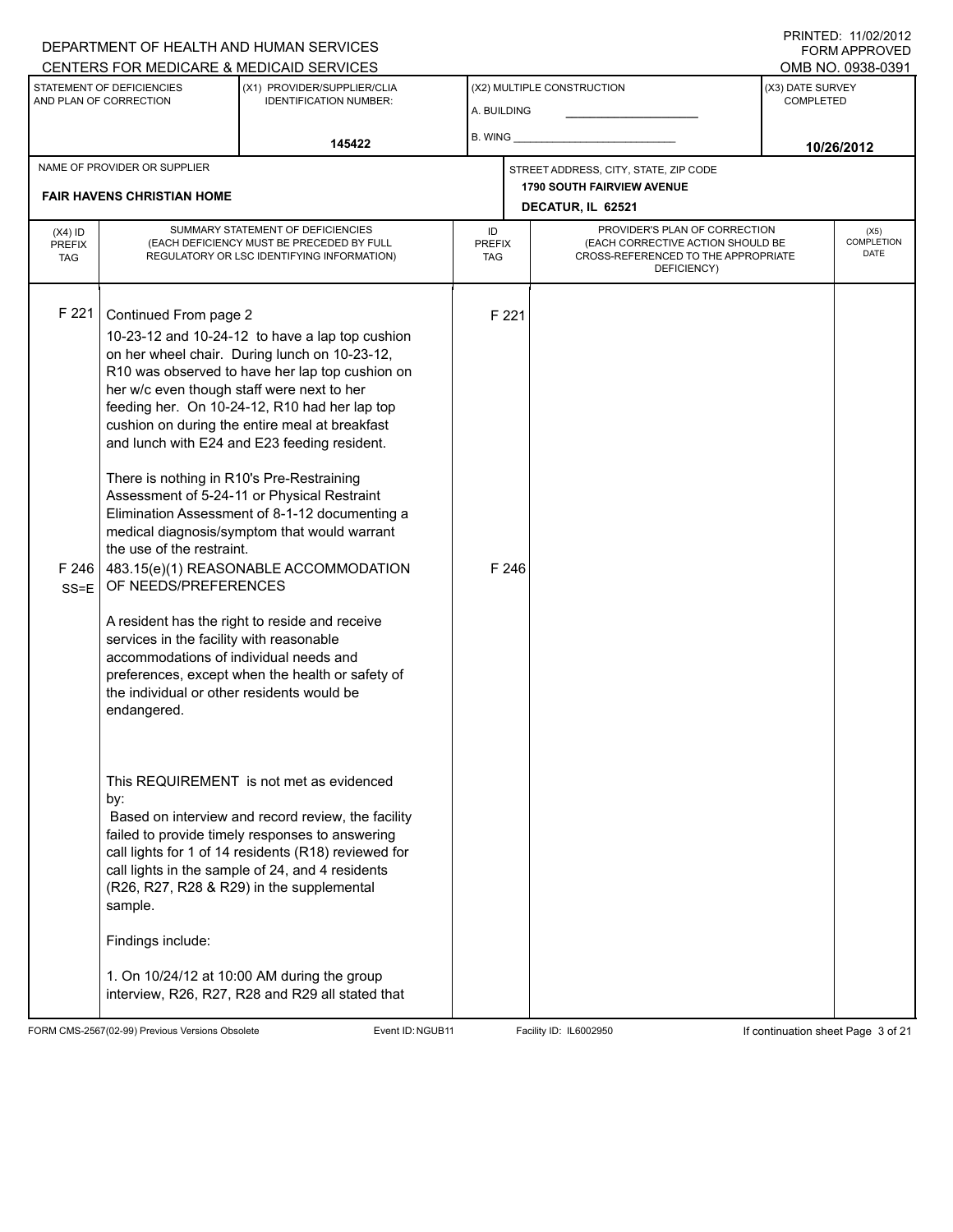PRINTED: 11/02/2012 FORM APPROVED

|                                          |                                                                                                                                              | CENTERS FOR MEDICARE & MEDICAID SERVICES                                                                                                                                                                                                                                                                                                                                                                                                                                                                                                                                                                                                                                                                                                                                                                                                                                                                                                                                                                                                                                                                                           |                                   |       |                                                                                                                          |                                      | OMB NO. 0938-0391          |
|------------------------------------------|----------------------------------------------------------------------------------------------------------------------------------------------|------------------------------------------------------------------------------------------------------------------------------------------------------------------------------------------------------------------------------------------------------------------------------------------------------------------------------------------------------------------------------------------------------------------------------------------------------------------------------------------------------------------------------------------------------------------------------------------------------------------------------------------------------------------------------------------------------------------------------------------------------------------------------------------------------------------------------------------------------------------------------------------------------------------------------------------------------------------------------------------------------------------------------------------------------------------------------------------------------------------------------------|-----------------------------------|-------|--------------------------------------------------------------------------------------------------------------------------|--------------------------------------|----------------------------|
|                                          | STATEMENT OF DEFICIENCIES<br>AND PLAN OF CORRECTION                                                                                          | (X1) PROVIDER/SUPPLIER/CLIA<br><b>IDENTIFICATION NUMBER:</b>                                                                                                                                                                                                                                                                                                                                                                                                                                                                                                                                                                                                                                                                                                                                                                                                                                                                                                                                                                                                                                                                       | A. BUILDING                       |       | (X2) MULTIPLE CONSTRUCTION                                                                                               | (X3) DATE SURVEY<br><b>COMPLETED</b> |                            |
|                                          |                                                                                                                                              | 145422                                                                                                                                                                                                                                                                                                                                                                                                                                                                                                                                                                                                                                                                                                                                                                                                                                                                                                                                                                                                                                                                                                                             | B. WING                           |       |                                                                                                                          |                                      | 10/26/2012                 |
|                                          | NAME OF PROVIDER OR SUPPLIER                                                                                                                 |                                                                                                                                                                                                                                                                                                                                                                                                                                                                                                                                                                                                                                                                                                                                                                                                                                                                                                                                                                                                                                                                                                                                    |                                   |       | STREET ADDRESS, CITY, STATE, ZIP CODE<br><b>1790 SOUTH FAIRVIEW AVENUE</b>                                               |                                      |                            |
|                                          | <b>FAIR HAVENS CHRISTIAN HOME</b>                                                                                                            |                                                                                                                                                                                                                                                                                                                                                                                                                                                                                                                                                                                                                                                                                                                                                                                                                                                                                                                                                                                                                                                                                                                                    |                                   |       | DECATUR, IL 62521                                                                                                        |                                      |                            |
| $(X4)$ ID<br><b>PREFIX</b><br><b>TAG</b> |                                                                                                                                              | SUMMARY STATEMENT OF DEFICIENCIES<br>(EACH DEFICIENCY MUST BE PRECEDED BY FULL<br>REGULATORY OR LSC IDENTIFYING INFORMATION)                                                                                                                                                                                                                                                                                                                                                                                                                                                                                                                                                                                                                                                                                                                                                                                                                                                                                                                                                                                                       | ID<br><b>PREFIX</b><br><b>TAG</b> |       | PROVIDER'S PLAN OF CORRECTION<br>(EACH CORRECTIVE ACTION SHOULD BE<br>CROSS-REFERENCED TO THE APPROPRIATE<br>DEFICIENCY) |                                      | (X5)<br>COMPLETION<br>DATE |
| F 246                                    | Continued From page 3<br>call light again.<br>Council Minutes for September 28, 2012<br>answered timely, the Council Minutes<br>Department." | they have to wait often times over 30 minutes or<br>more for call lights to be answered. All stated that<br>staff will often come into the room and turn the<br>call light off and tell the residents they will be right<br>back, and do not come back at all. All stated that<br>they have on numerous occasions had to ring the<br>The Resident Council Minutes were reviewed for<br>the past year. The Council Minutes for June 11,<br>2012 documented "some of the Certified Nursing<br>Assistant's (CNA's) are answering their call light<br>and then shutting it off and saying they will be<br>back and then it is quite a while before they<br>return. Also, a resident waited in the bathroom<br>quite a while before someone came and got her<br>off." The Council Minutes for August 13, 2012<br>documented "the residents feel that the call lights<br>could be answered in a more timely manner." The<br>documented "Residents state that call lights being<br>answered timely is still a concern often." After<br>each entry regarding concern for call lights being<br>documented "This will be sent to the Nursing |                                   | F 246 |                                                                                                                          |                                      |                            |
| F 311<br>$SS = D$                        | return for up to 30 minutes.<br><b>IMPROVE/MAINTAIN ADLS</b>                                                                                 | 2. On 10/25/12 at 9:30am, Z1, friend of R18,<br>stated in interview that she has turned the call<br>light on for R18 only to have staff come in and<br>shut it off and leave the room stating they will<br>return in a few minutes. Z1 stated they may not<br>483.25(a)(2) TREATMENT/SERVICES TO                                                                                                                                                                                                                                                                                                                                                                                                                                                                                                                                                                                                                                                                                                                                                                                                                                   |                                   | F 311 |                                                                                                                          |                                      |                            |
|                                          |                                                                                                                                              | A resident is given the appropriate treatment and<br>services to maintain or improve his or her abilities                                                                                                                                                                                                                                                                                                                                                                                                                                                                                                                                                                                                                                                                                                                                                                                                                                                                                                                                                                                                                          |                                   |       |                                                                                                                          |                                      |                            |

FORM CMS-2567(02-99) Previous Versions Obsolete Event ID:NGUB11 Facility ID: IL6002950 If continuation sheet Page 4 of 21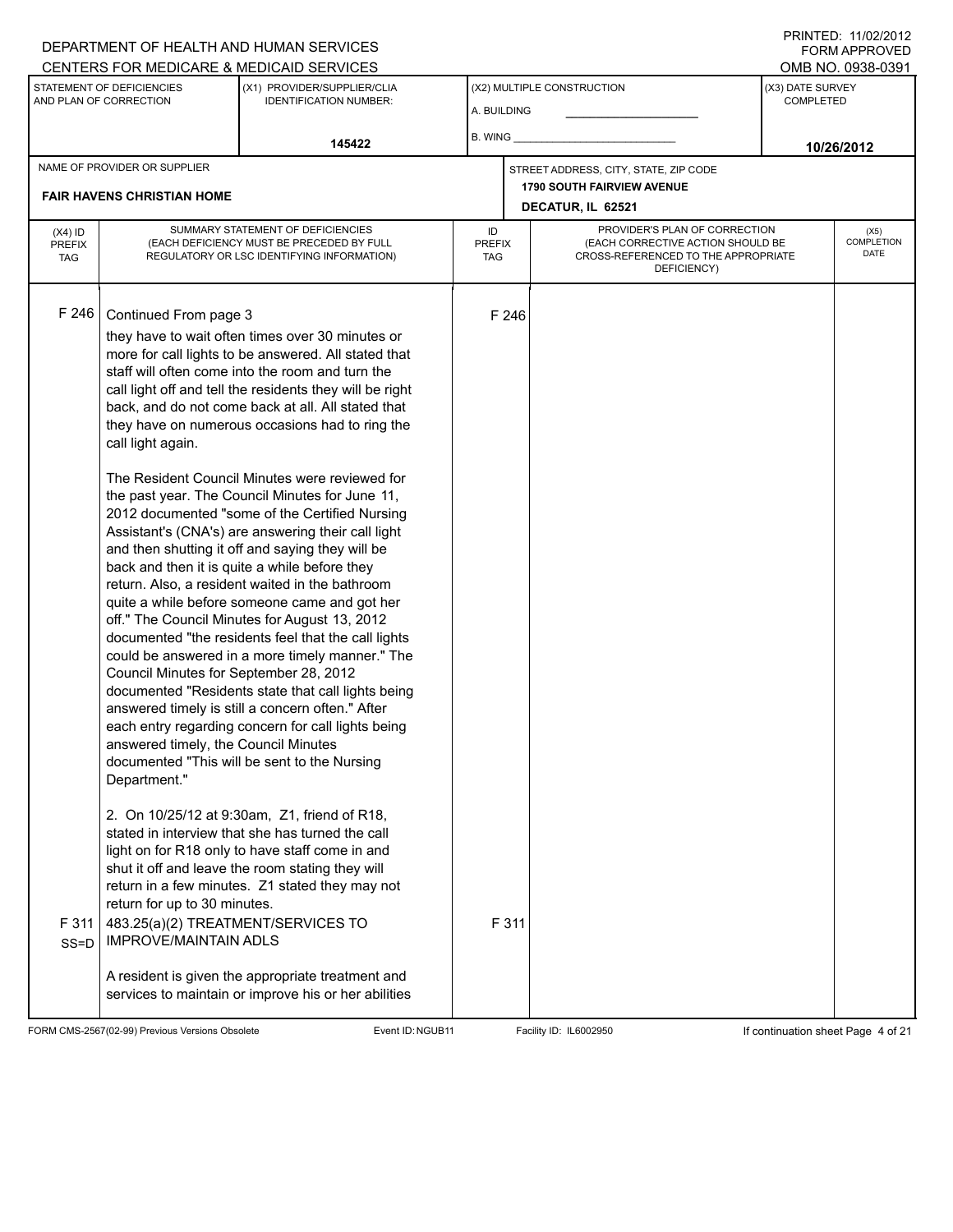PRINTED: 11/02/2012 FORM APPROVED

|                                          |                                                                                                                    | CENTERS FOR MEDICARE & MEDICAID SERVICES                                                                                                                                                                                                                                                                                                                                                                                                                                                                                                                                                                                                                                                                                                                                               |                                   |       |                                                                                                                          |                                      | OMB NO. 0938-0391                 |
|------------------------------------------|--------------------------------------------------------------------------------------------------------------------|----------------------------------------------------------------------------------------------------------------------------------------------------------------------------------------------------------------------------------------------------------------------------------------------------------------------------------------------------------------------------------------------------------------------------------------------------------------------------------------------------------------------------------------------------------------------------------------------------------------------------------------------------------------------------------------------------------------------------------------------------------------------------------------|-----------------------------------|-------|--------------------------------------------------------------------------------------------------------------------------|--------------------------------------|-----------------------------------|
|                                          | STATEMENT OF DEFICIENCIES<br>AND PLAN OF CORRECTION                                                                | (X1) PROVIDER/SUPPLIER/CLIA<br><b>IDENTIFICATION NUMBER:</b>                                                                                                                                                                                                                                                                                                                                                                                                                                                                                                                                                                                                                                                                                                                           | A. BUILDING                       |       | (X2) MULTIPLE CONSTRUCTION                                                                                               | (X3) DATE SURVEY<br><b>COMPLETED</b> |                                   |
|                                          |                                                                                                                    | 145422                                                                                                                                                                                                                                                                                                                                                                                                                                                                                                                                                                                                                                                                                                                                                                                 | B. WING                           |       |                                                                                                                          |                                      | 10/26/2012                        |
|                                          | NAME OF PROVIDER OR SUPPLIER                                                                                       |                                                                                                                                                                                                                                                                                                                                                                                                                                                                                                                                                                                                                                                                                                                                                                                        |                                   |       | STREET ADDRESS, CITY, STATE, ZIP CODE                                                                                    |                                      |                                   |
|                                          | <b>FAIR HAVENS CHRISTIAN HOME</b>                                                                                  |                                                                                                                                                                                                                                                                                                                                                                                                                                                                                                                                                                                                                                                                                                                                                                                        |                                   |       | <b>1790 SOUTH FAIRVIEW AVENUE</b><br>DECATUR, IL 62521                                                                   |                                      |                                   |
| $(X4)$ ID<br><b>PREFIX</b><br><b>TAG</b> |                                                                                                                    | SUMMARY STATEMENT OF DEFICIENCIES<br>(EACH DEFICIENCY MUST BE PRECEDED BY FULL<br>REGULATORY OR LSC IDENTIFYING INFORMATION)                                                                                                                                                                                                                                                                                                                                                                                                                                                                                                                                                                                                                                                           | ID<br><b>PREFIX</b><br><b>TAG</b> |       | PROVIDER'S PLAN OF CORRECTION<br>(EACH CORRECTIVE ACTION SHOULD BE<br>CROSS-REFERENCED TO THE APPROPRIATE<br>DEFICIENCY) |                                      | (X5)<br><b>COMPLETION</b><br>DATE |
| F 311                                    | Continued From page 4                                                                                              | specified in paragraph (a)(1) of this section.                                                                                                                                                                                                                                                                                                                                                                                                                                                                                                                                                                                                                                                                                                                                         |                                   | F 311 |                                                                                                                          |                                      |                                   |
|                                          | by:<br>sample of 24.                                                                                               | This REQUIREMENT is not met as evidenced<br>Based on observation, interview, and record<br>review the facility failed to provide restorative<br>services for eating for 3 of 9 residents (R7, R10,<br>R11) of 9 reviewed for restorative services in a                                                                                                                                                                                                                                                                                                                                                                                                                                                                                                                                 |                                   |       |                                                                                                                          |                                      |                                   |
|                                          | Findings include:<br>dependent on staff for eating.<br>Depression, agitation, short and long term<br>she is awake. | 1. R10's MDS of 8-2-12 documents R10 is totally<br>R10's Care Plan of 8-13-12 documents R10 has<br>an eating self care performance deficit related to<br>Alzheimer's, Dementia with behavior disturbances<br>memory impairments. Care Plan documents R10<br>is on an eating program. Care Plan approach<br>includes, in part, "Eating Restorative Program.<br>CNA will 1. start with a drink. 2. May use drink to<br>try to wake R10, but if does not wake up after two<br>drinks, wait until she wakes up then attempt to<br>have her take another drink. 3. use small nosey<br>cups with all drinks. 4. assist R10 with eating as<br>needed. 5. If R10 is never awake during meal,<br>recommend trying with sandwich and fruit when<br>On 10-24-12 at breakfast meal, R10 was fed by |                                   |       |                                                                                                                          |                                      |                                   |
|                                          | herself.                                                                                                           | E24, CNA and noon meal by E23 CNA. R10 was<br>not encouraged or given the opportunity to feed<br>2. The data sheet identifies R11 to be an 88 year<br>old female admitted to the facility on 3/31/10 with                                                                                                                                                                                                                                                                                                                                                                                                                                                                                                                                                                              |                                   |       |                                                                                                                          |                                      |                                   |

FORM CMS-2567(02-99) Previous Versions Obsolete Event ID:NGUB11 Facility ID: IL6002950 If continuation sheet Page 5 of 21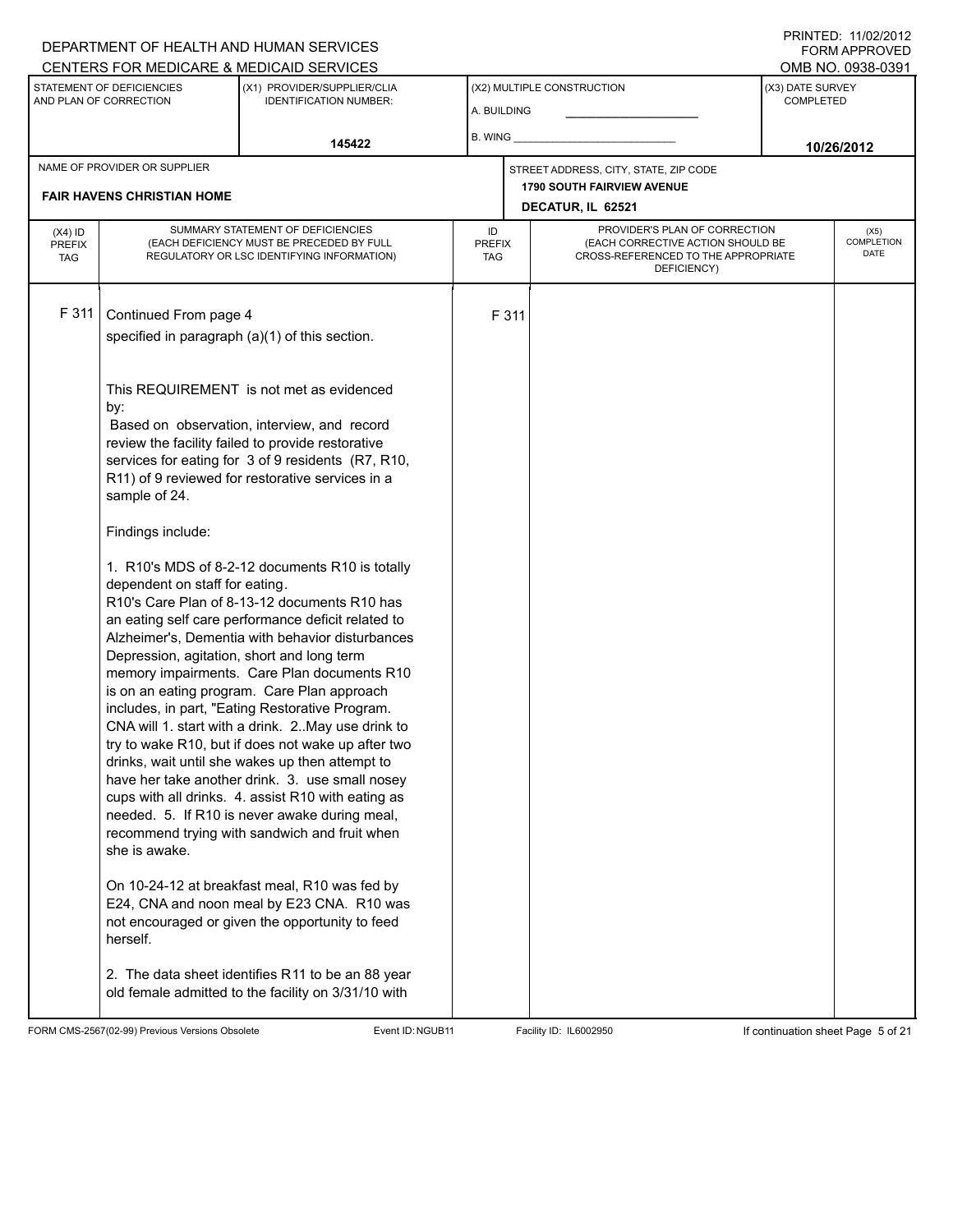PRINTED: 11/02/2012 FORM APPROVED

|                                          |                                                                                                                                                                                                                                                                                                                                | <u>UENTERS FUR MEDIUARE &amp; MEDIUAID SERVIUES</u>                                                                                                                                                                                                                                                                                                                                                                                                                                                                                                                                                                                                                                                                                                                                                                                                                                                                                                                                                                                                                                                                                                                                                                                                                                                                                                                                                                    |                                   |       |                                                                                                                          |                               | OMB NO. 0938-039 I         |
|------------------------------------------|--------------------------------------------------------------------------------------------------------------------------------------------------------------------------------------------------------------------------------------------------------------------------------------------------------------------------------|------------------------------------------------------------------------------------------------------------------------------------------------------------------------------------------------------------------------------------------------------------------------------------------------------------------------------------------------------------------------------------------------------------------------------------------------------------------------------------------------------------------------------------------------------------------------------------------------------------------------------------------------------------------------------------------------------------------------------------------------------------------------------------------------------------------------------------------------------------------------------------------------------------------------------------------------------------------------------------------------------------------------------------------------------------------------------------------------------------------------------------------------------------------------------------------------------------------------------------------------------------------------------------------------------------------------------------------------------------------------------------------------------------------------|-----------------------------------|-------|--------------------------------------------------------------------------------------------------------------------------|-------------------------------|----------------------------|
|                                          | STATEMENT OF DEFICIENCIES<br>AND PLAN OF CORRECTION                                                                                                                                                                                                                                                                            | (X1) PROVIDER/SUPPLIER/CLIA<br><b>IDENTIFICATION NUMBER:</b>                                                                                                                                                                                                                                                                                                                                                                                                                                                                                                                                                                                                                                                                                                                                                                                                                                                                                                                                                                                                                                                                                                                                                                                                                                                                                                                                                           | A. BUILDING                       |       | (X2) MULTIPLE CONSTRUCTION                                                                                               | (X3) DATE SURVEY<br>COMPLETED |                            |
|                                          |                                                                                                                                                                                                                                                                                                                                | 145422                                                                                                                                                                                                                                                                                                                                                                                                                                                                                                                                                                                                                                                                                                                                                                                                                                                                                                                                                                                                                                                                                                                                                                                                                                                                                                                                                                                                                 | B. WING                           |       |                                                                                                                          |                               | 10/26/2012                 |
|                                          | NAME OF PROVIDER OR SUPPLIER<br><b>FAIR HAVENS CHRISTIAN HOME</b>                                                                                                                                                                                                                                                              |                                                                                                                                                                                                                                                                                                                                                                                                                                                                                                                                                                                                                                                                                                                                                                                                                                                                                                                                                                                                                                                                                                                                                                                                                                                                                                                                                                                                                        |                                   |       | STREET ADDRESS, CITY, STATE, ZIP CODE<br><b>1790 SOUTH FAIRVIEW AVENUE</b><br>DECATUR, IL 62521                          |                               |                            |
| $(X4)$ ID<br><b>PREFIX</b><br><b>TAG</b> |                                                                                                                                                                                                                                                                                                                                | SUMMARY STATEMENT OF DEFICIENCIES<br>(EACH DEFICIENCY MUST BE PRECEDED BY FULL<br>REGULATORY OR LSC IDENTIFYING INFORMATION)                                                                                                                                                                                                                                                                                                                                                                                                                                                                                                                                                                                                                                                                                                                                                                                                                                                                                                                                                                                                                                                                                                                                                                                                                                                                                           | ID<br><b>PREFIX</b><br><b>TAG</b> |       | PROVIDER'S PLAN OF CORRECTION<br>(EACH CORRECTIVE ACTION SHOULD BE<br>CROSS-REFERENCED TO THE APPROPRIATE<br>DEFICIENCY) |                               | (X5)<br>COMPLETION<br>DATE |
| F 311                                    | Continued From page 5<br>impairment. According to the Restorative<br>drink."<br>observed to participate in feeding herself.<br>and/or documentation is available on the<br>restoratives.<br>3. R7's Minimum Data Set (MDS), dated<br>status as limited assistance of one person<br>physical assist. The facility's Restorative | diagnoses of abnormal gait and depression.<br>According to the MDS dated 9/5/12, R11 requires<br>total assistance for all aspects of activities of daily<br>living including eating and has severe cognitive<br>Program Tracking Log, R11 is currently on an<br>eating restorative. The restorative section of the<br>care plan dated 9/5/12, includes a goal to "safely<br>eat all meals with staff assist." Interventions<br>include: give all liquids by cup, no straws, start all<br>meals with a drink, alternate 2 bites/1 drink<br>throughout entire meal and end all meals with a<br>At the lunch meal on 10/23/12 and 10/24/12, R11<br>was observed to be totally fed per staff and not<br>On 10/25/12 at 4pm, E16 Licensed Practical<br>Nurse (LPN)/Restorative Nurse was asked for an<br>eating assessment and was unable to provide<br>any for R11. E16 stated she has no assessments<br>for restoratives or any other documentation<br>including quarterly notes unless information is<br>available from therapy. On 10/26/12 at 12:15pm.<br>E1 Administrator confirmed that no assessment<br>5-12-12, documented R7's eating functional<br>Program Log, not dated, documented R7 was in a<br>restorative eating program. R7's Care Plan,<br>target date 1-20-13, documented, in part, "1. Set<br>up all food so can easily be eaten. 2. encourage<br>res (resident) to feed self 3. assist as needed but |                                   | F 311 |                                                                                                                          |                               |                            |

FORM CMS-2567(02-99) Previous Versions Obsolete Event ID:NGUB11 Facility ID: IL6002950 If continuation sheet Page 6 of 21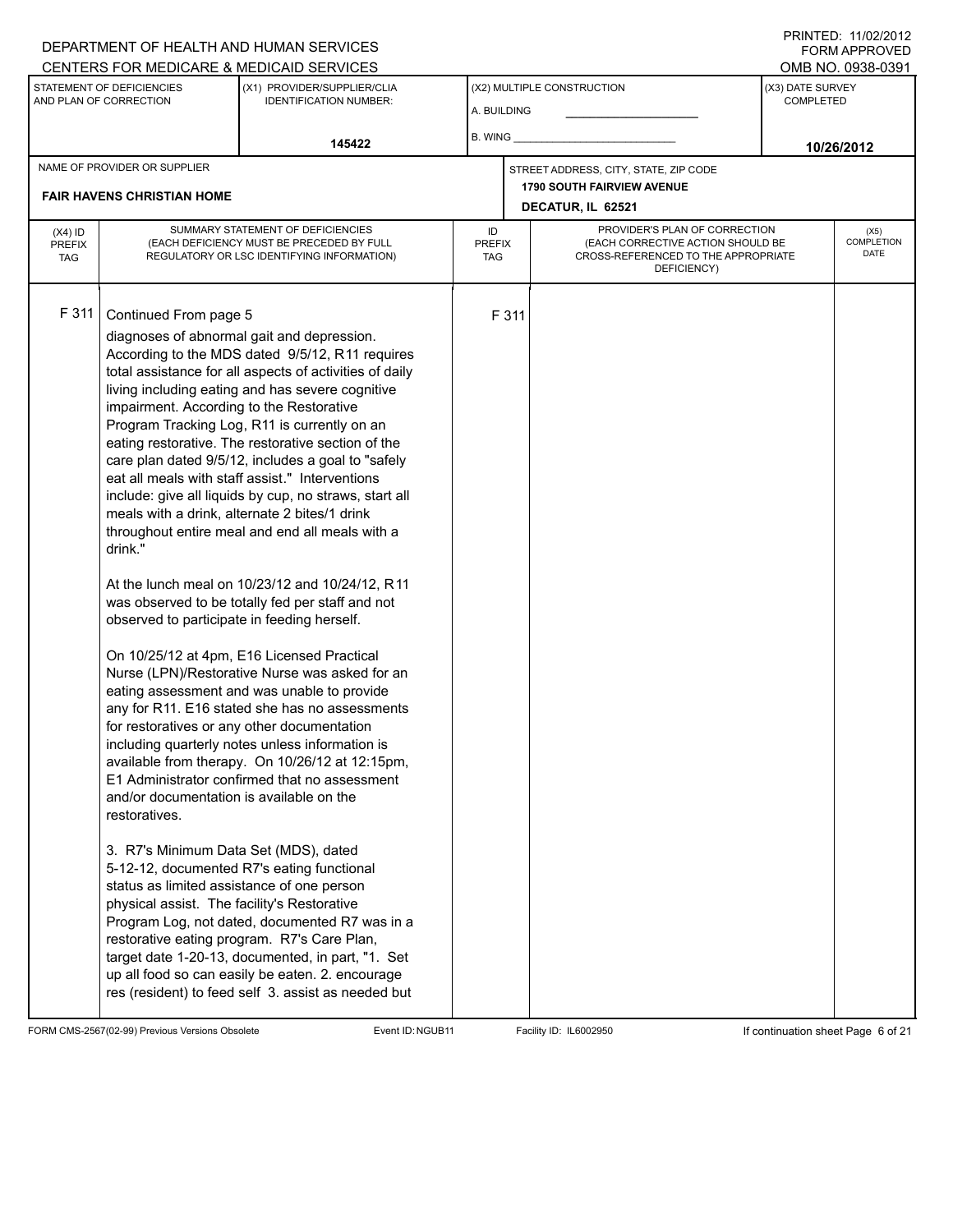#### A. BUILDING (X1) PROVIDER/SUPPLIER/CLIA IDENTIFICATION NUMBER: STATEMENT OF DEFICIENCIES AND PLAN OF CORRECTION (X3) DATE SURVEY COMPLETED FORM APPROVED (X2) MULTIPLE CONSTRUCTION B. WING CENTERS FOR MEDICARE & MEDICAID SERVICES **And CENTERS FOR MEDICAL ACCESS** OMB NO. 0938-0391 **145422 10/26/2012 DECATUR, IL 62521** NAME OF PROVIDER OR SUPPLIER STREET ADDRESS, CITY, STATE, ZIP CODE **FAIR HAVENS CHRISTIAN HOME 1790 SOUTH FAIRVIEW AVENUE** PROVIDER'S PLAN OF CORRECTION (EACH CORRECTIVE ACTION SHOULD BE CROSS-REFERENCED TO THE APPROPRIATE DEFICIENCY) (X5) **COMPLETION** DATE ID PREFIX TAG  $(X4)$  ID PREFIX TAG SUMMARY STATEMENT OF DEFICIENCIES (EACH DEFICIENCY MUST BE PRECEDED BY FULL REGULATORY OR LSC IDENTIFYING INFORMATION) F 311 Continued From page 6 F 311 allow him to do as much on own as possible." During R7's meal observations, on 10-23-12 at 12:30p.m. and on 10-24-12 at 8:45a.m., E4, Certified Nursing Assistant (CNA), fed R7 his meals without encouraging R7 to feed himself. R7 was observed attempting to feed himself. E17 (CNA) was also observed, on 10-23-12, feeding R7 his afternoon snack without encouraging R7 to feed himself or setting his snack up so that R7 could feed himself. R7's MDS, dated 8-1-11, documented R7's eating functional status had declined to extensive assistance of one person physical assistance. R7's Occupational Therapy Evaluation, dated 12-2-11, documented "Pt (patient) achieved max (maximum) rehab potential at this time...Pt trained on proper positioning at w/c (wheelchair) level; self-feeding with hand to mouth approximation. Pt. needed mod/max (moderate/maximum) verbal cues to participate in tasks." F 315 SS=D 483.25(d) NO CATHETER, PREVENT UTI, RESTORE BLADDER Based on the resident's comprehensive assessment, the facility must ensure that a resident who enters the facility without an indwelling catheter is not catheterized unless the resident's clinical condition demonstrates that catheterization was necessary; and a resident who is incontinent of bladder receives appropriate treatment and services to prevent urinary tract infections and to restore as much normal bladder function as possible. F 315

FORM CMS-2567(02-99) Previous Versions Obsolete Event ID:NGUB11 Facility ID: IL6002950 If continuation sheet Page 7 of 21

DEPARTMENT OF HEALTH AND HUMAN SERVICES

PRINTED: 11/02/2012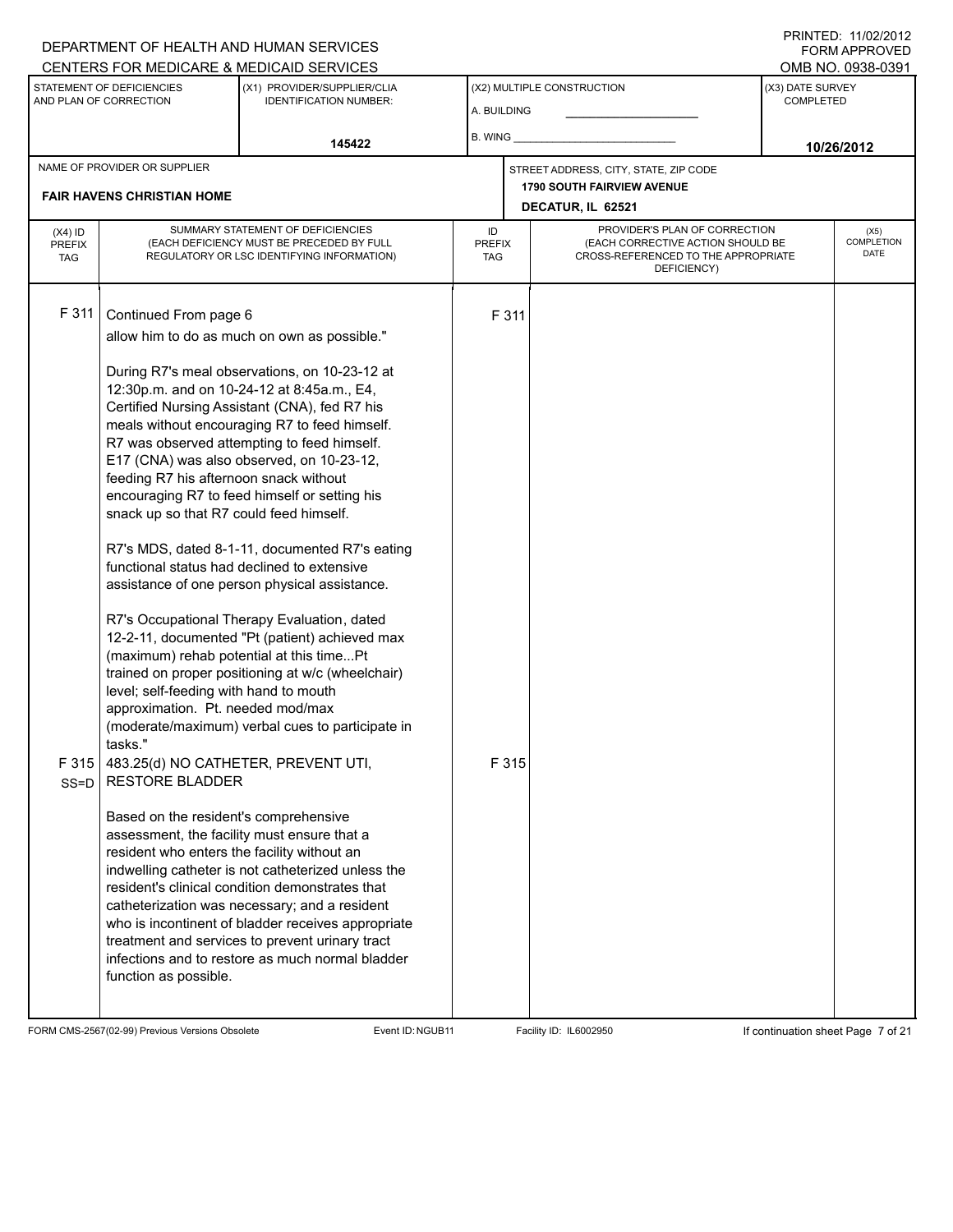### A. BUILDING (X1) PROVIDER/SUPPLIER/CLIA IDENTIFICATION NUMBER: STATEMENT OF DEFICIENCIES AND PLAN OF CORRECTION (X3) DATE SURVEY COMPLETED (X2) MULTIPLE CONSTRUCTION B. WING CENTERS FOR MEDICARE & MEDICAID SERVICES **And CENTERS FOR MEDICAL ACCESS** OMB NO. 0938-0391 **145422 10/26/2012 DECATUR, IL 62521** NAME OF PROVIDER OR SUPPLIER STREET ADDRESS, CITY, STATE, ZIP CODE **FAIR HAVENS CHRISTIAN HOME 1790 SOUTH FAIRVIEW AVENUE** PROVIDER'S PLAN OF CORRECTION (EACH CORRECTIVE ACTION SHOULD BE CROSS-REFERENCED TO THE APPROPRIATE DEFICIENCY) ID PREFIX TAG  $(X4)$  ID PREFIX TAG SUMMARY STATEMENT OF DEFICIENCIES (EACH DEFICIENCY MUST BE PRECEDED BY FULL REGULATORY OR LSC IDENTIFYING INFORMATION) F 315 Continued From page 7 F 315 This REQUIREMENT is not met as evidenced by: Based on record record, interview and observation, the facility failed to provide thorough incontinent care for 3 of 5 residents (R10, R11, R17) reviewed for incontinent care in the sample of 24. Findings include: 1. R17's Minimum Data Set (MDS), dated 8-22-12, documented cognitive impairment, incontinent of bowel and bladder and extensive assistance of one person physical assistance with mobility and toileting. R17's Care Plan, target date 11-18-12, documented R17 was incontinent of bowel and bladder related to active infection with symptom of UTI (Urinary Tract Infection). It was also noted to "wash, rinse and dry perineum" after incontinence. During observation of R17's transfer and incontinent care, on 10-24-12, E4, Certified Nursing Assistant (CNA), transferred R17 from chair to bed. E4 removed R17's urine soiled adult diaper. E4 wiped fecal matter from R17's anal area. E4 did not completely cleanse R17's buttock and or clean R17's perineal area before E4 placed another adult diaper on R17. 2. R10's MDS of 8-2-12 documents R10 is totally dependent on staff for toilet use and hygiene and is frequently incontinent of bowel and bladder. R10's Physician Order Sheet (POS) of October 2012 documents a diagnosis, in part, UTI.

FORM CMS-2567(02-99) Previous Versions Obsolete Event ID:NGUB11 Facility ID: IL6002950 If continuation sheet Page 8 of 21

DEPARTMENT OF HEALTH AND HUMAN SERVICES

PRINTED: 11/02/2012 FORM APPROVED

> (X5) **COMPLETION** DATE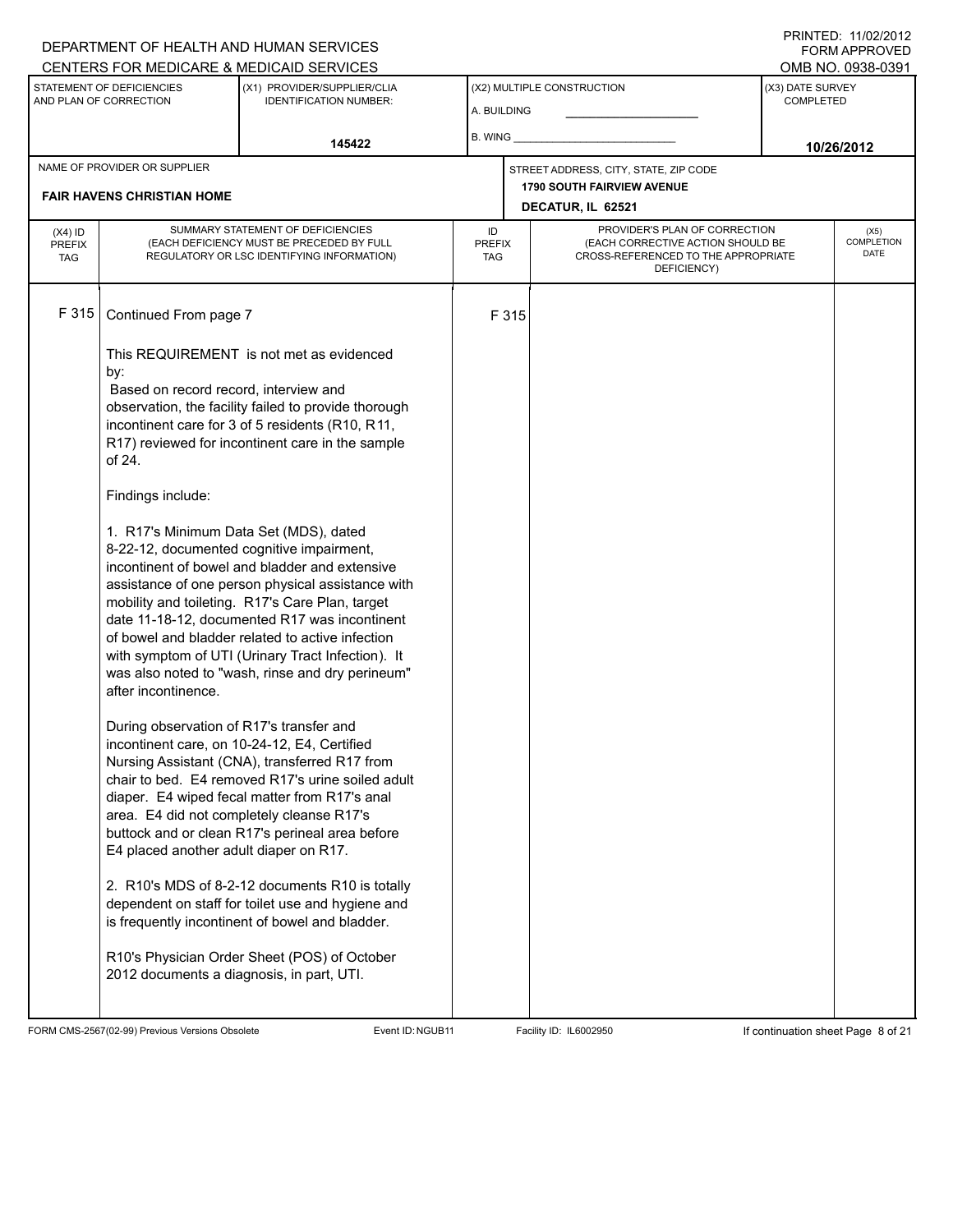PRINTED: 11/02/2012 FORM APPROVED<br>OMB NO. 0938-0391

|                                          | <u>CENTERS FOR MEDICARE &amp; MEDICAID SERVICES</u>                                                                                              |                                                                                                                                                                                                                                                                                                                                                                                                                                                                                                                                                                                                                                                                                                                                                                                                                                                                                                                                                                                                                                                                                                                                                                                                                                                                                                         |                            |       |                                                                                                                          |                               | UND INU. UYJU-UJY I        |
|------------------------------------------|--------------------------------------------------------------------------------------------------------------------------------------------------|---------------------------------------------------------------------------------------------------------------------------------------------------------------------------------------------------------------------------------------------------------------------------------------------------------------------------------------------------------------------------------------------------------------------------------------------------------------------------------------------------------------------------------------------------------------------------------------------------------------------------------------------------------------------------------------------------------------------------------------------------------------------------------------------------------------------------------------------------------------------------------------------------------------------------------------------------------------------------------------------------------------------------------------------------------------------------------------------------------------------------------------------------------------------------------------------------------------------------------------------------------------------------------------------------------|----------------------------|-------|--------------------------------------------------------------------------------------------------------------------------|-------------------------------|----------------------------|
|                                          | STATEMENT OF DEFICIENCIES<br>AND PLAN OF CORRECTION                                                                                              | (X1) PROVIDER/SUPPLIER/CLIA<br><b>IDENTIFICATION NUMBER:</b>                                                                                                                                                                                                                                                                                                                                                                                                                                                                                                                                                                                                                                                                                                                                                                                                                                                                                                                                                                                                                                                                                                                                                                                                                                            | A. BUILDING                |       | (X2) MULTIPLE CONSTRUCTION                                                                                               | (X3) DATE SURVEY<br>COMPLETED |                            |
|                                          |                                                                                                                                                  | 145422                                                                                                                                                                                                                                                                                                                                                                                                                                                                                                                                                                                                                                                                                                                                                                                                                                                                                                                                                                                                                                                                                                                                                                                                                                                                                                  |                            |       | B. WING <b>Example 20</b>                                                                                                |                               | 10/26/2012                 |
|                                          | NAME OF PROVIDER OR SUPPLIER<br><b>FAIR HAVENS CHRISTIAN HOME</b>                                                                                |                                                                                                                                                                                                                                                                                                                                                                                                                                                                                                                                                                                                                                                                                                                                                                                                                                                                                                                                                                                                                                                                                                                                                                                                                                                                                                         |                            |       | STREET ADDRESS, CITY, STATE, ZIP CODE<br><b>1790 SOUTH FAIRVIEW AVENUE</b><br>DECATUR, IL 62521                          |                               |                            |
| $(X4)$ ID<br><b>PREFIX</b><br><b>TAG</b> |                                                                                                                                                  | SUMMARY STATEMENT OF DEFICIENCIES<br>(EACH DEFICIENCY MUST BE PRECEDED BY FULL<br>REGULATORY OR LSC IDENTIFYING INFORMATION)                                                                                                                                                                                                                                                                                                                                                                                                                                                                                                                                                                                                                                                                                                                                                                                                                                                                                                                                                                                                                                                                                                                                                                            | ID<br><b>PREFIX</b><br>TAG |       | PROVIDER'S PLAN OF CORRECTION<br>(EACH CORRECTIVE ACTION SHOULD BE<br>CROSS-REFERENCED TO THE APPROPRIATE<br>DEFICIENCY) |                               | (X5)<br>COMPLETION<br>DATE |
| F315                                     | Continued From page 8<br>On 10-23-12 at 11:40AM, E23, CNA was<br>the toilet per mechanical stand lift. R10's<br>that had been soiled with urine. | observed to take R10 to her room and put her on<br>incontinent brief was saturated with urine and she<br>had a large bowel movement. E23 stood over the<br>toilet using the standing lift and wiped between<br>her buttocks and on the buttocks. E23 did not do<br>any front perineal care or wash R10's abdomen                                                                                                                                                                                                                                                                                                                                                                                                                                                                                                                                                                                                                                                                                                                                                                                                                                                                                                                                                                                        |                            | F 315 |                                                                                                                          |                               |                            |
|                                          | infection.                                                                                                                                       | 3. The data sheet identifies R11 to be an 88 year<br>old female admitted to the facility on 3/31/10 with<br>diagnoses of abnormal gait and depression.<br>According to the MDS dated 9/5/12, R11 requires<br>total assistance for all aspects of activities of daily<br>living and has severe cognitive impairment. The<br>MDS also identifies her to be always incontinent<br>of bowel and bladder. The restorative section of<br>the care plan dated 9/5/12, includes a goal to<br>have no complications for her incontinence with<br>an intervention for a scheduled toileting plan,<br>check/change protocol upon awakening, before<br>meals, during morning/evening care, at regular<br>intervals while in bed and as needed (PRN.) In<br>addition, it includes checking and changing<br>resident hourly and as needed. The care plan<br>identifies R11 to be at risk for a urinary tract<br>On 10/24/12 at 9:30am, R11 was observed up in<br>her wheelchair. She was noted to remain in her<br>wheelchair with observations noted every 10-15<br>minute intervals. R11 was transferred to bed at<br>1:50pm by E12 and E13, Certified Nurses Aide<br>(CNA's). R11's incontinent brief was saturated<br>with urine and while E12 provided incontinent<br>care, smears of bowel movements were wiped |                            |       |                                                                                                                          |                               |                            |

FORM CMS-2567(02-99) Previous Versions Obsolete Event ID:NGUB11 Facility ID: IL6002950 If continuation sheet Page 9 of 21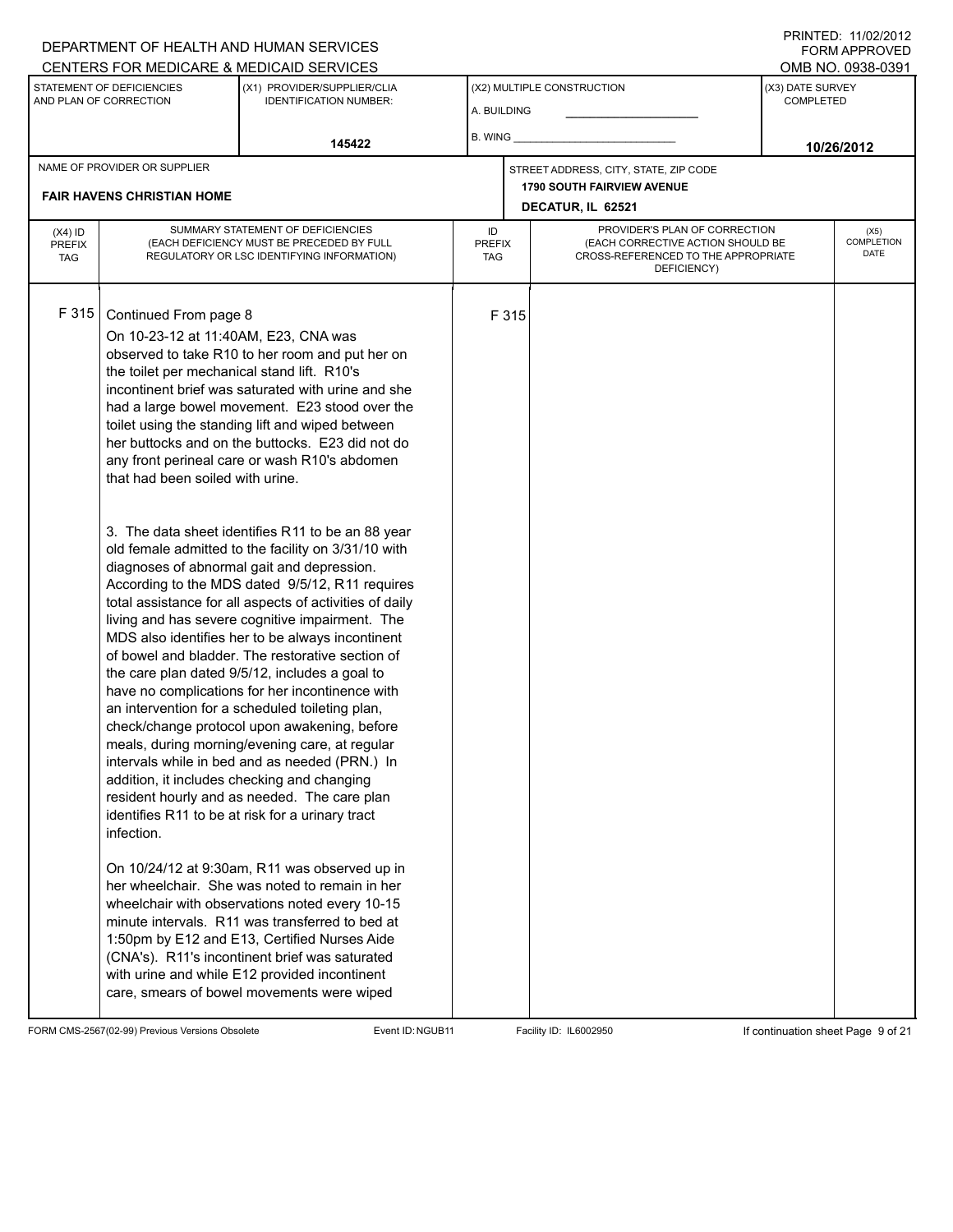PRINTED: 11/02/2012 FORM APPROVED

|                                          |                                                                                                                                                                               | CENTERS FOR MEDICARE & MEDICAID SERVICES                                                                                                                                                                                                                                                                                                                                                                                                                                                          |                            |                |                                                                                                                                               |                                      | OMB NO. 0938-0391                 |
|------------------------------------------|-------------------------------------------------------------------------------------------------------------------------------------------------------------------------------|---------------------------------------------------------------------------------------------------------------------------------------------------------------------------------------------------------------------------------------------------------------------------------------------------------------------------------------------------------------------------------------------------------------------------------------------------------------------------------------------------|----------------------------|----------------|-----------------------------------------------------------------------------------------------------------------------------------------------|--------------------------------------|-----------------------------------|
|                                          | STATEMENT OF DEFICIENCIES<br>AND PLAN OF CORRECTION                                                                                                                           | (X1) PROVIDER/SUPPLIER/CLIA<br><b>IDENTIFICATION NUMBER:</b>                                                                                                                                                                                                                                                                                                                                                                                                                                      | A. BUILDING                |                | (X2) MULTIPLE CONSTRUCTION                                                                                                                    | (X3) DATE SURVEY<br><b>COMPLETED</b> |                                   |
|                                          |                                                                                                                                                                               | 145422                                                                                                                                                                                                                                                                                                                                                                                                                                                                                            | <b>B. WING</b>             |                |                                                                                                                                               |                                      | 10/26/2012                        |
|                                          | NAME OF PROVIDER OR SUPPLIER<br><b>FAIR HAVENS CHRISTIAN HOME</b>                                                                                                             |                                                                                                                                                                                                                                                                                                                                                                                                                                                                                                   |                            |                | STREET ADDRESS, CITY, STATE, ZIP CODE<br><b>1790 SOUTH FAIRVIEW AVENUE</b>                                                                    |                                      |                                   |
| $(X4)$ ID<br><b>PREFIX</b><br><b>TAG</b> |                                                                                                                                                                               | SUMMARY STATEMENT OF DEFICIENCIES<br>(EACH DEFICIENCY MUST BE PRECEDED BY FULL<br>REGULATORY OR LSC IDENTIFYING INFORMATION)                                                                                                                                                                                                                                                                                                                                                                      | ID<br>PREFIX<br><b>TAG</b> |                | DECATUR, IL 62521<br>PROVIDER'S PLAN OF CORRECTION<br>(EACH CORRECTIVE ACTION SHOULD BE<br>CROSS-REFERENCED TO THE APPROPRIATE<br>DEFICIENCY) |                                      | (X5)<br>COMPLETION<br><b>DATE</b> |
| F 315<br>F 318<br>$SS = D$               | Continued From page 9<br>hourly, before meals.<br>On 10/25/12 during the daily meeting, E1<br>IN RANGE OF MOTION                                                              | from her rectal/perineal area. Areas wet with<br>urine not cleansed included outer buttocks, left<br>hip. In addition, no toileting and/or check/change<br>was provided as indicated in the care plan for<br>indicated that both E12 and E13 stated they had<br>laid R11 down between 10:30 and 10:45 to<br>check/change. This was not observed. However,<br>no other opportunities were provided in the the<br>three hours between 10:45am and 1:50pm.<br>483.25(e)(2) INCREASE/PREVENT DECREASE |                            | F 315<br>F 318 |                                                                                                                                               |                                      |                                   |
|                                          | with a limited range of motion receives<br>range of motion and/or to prevent further<br>decrease in range of motion.<br>by:<br>motion on a sample of 24.<br>Findings include: | Based on the comprehensive assessment of a<br>resident, the facility must ensure that a resident<br>appropriate treatment and services to increase<br>This REQUIREMENT is not met as evidenced<br>Based on interviews, observations and record<br>review, the facility failed to ensure that 2 of 15<br>residents (R11, 16) of 15 reviewed for range of                                                                                                                                           |                            |                |                                                                                                                                               |                                      |                                   |
|                                          |                                                                                                                                                                               | 1. The data sheet identifies R11 to be an 88 year<br>old female admitted to the facility on 3/31/10 with<br>diagnoses of abnormal gait and depression.<br>According to the MDS dated 9/5/12, R11 requires<br>total assistance for all aspects of mobility and                                                                                                                                                                                                                                     |                            |                |                                                                                                                                               |                                      |                                   |

FORM CMS-2567(02-99) Previous Versions Obsolete Event ID:NGUB11 Facility ID: IL6002950 If continuation sheet Page 10 of 21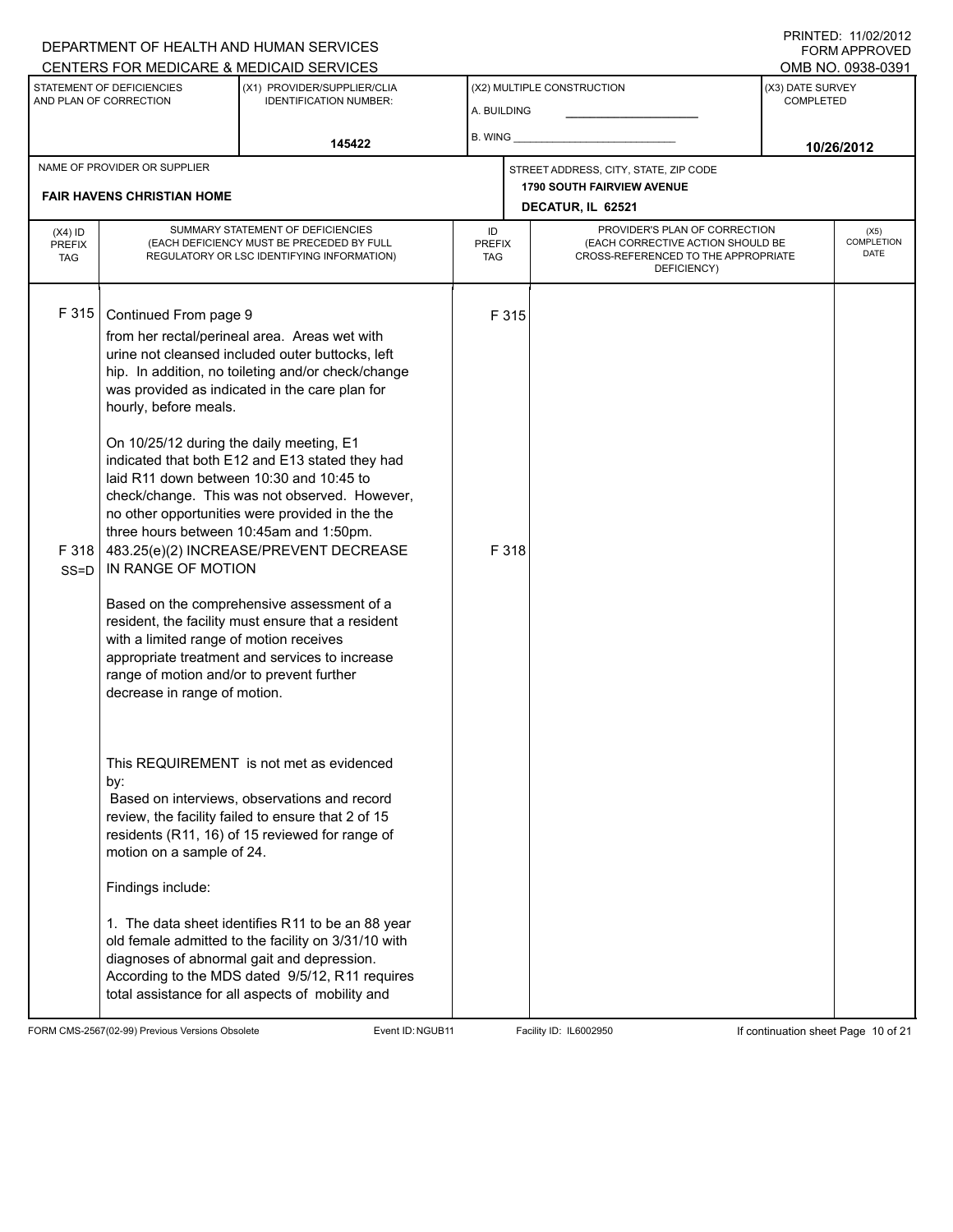PRINTED: 11/02/2012 FORM APPROVED

|                                          |                                                                                                                                                                                                                                                                                                                                                                                                                                                                                                                                | <u>CENTERS FOR MEDICARE &amp; MEDICAID SERVICES</u>                                                                                                                                                                                                                                                                                                                                                                                                                                                                                                                                                                                                                                                                                                                                                                                                                                                                                                                                                                                                                                                                                                                                                            |                            |       |                                                                                                                          |                                      | OMB NO. 0938-0391          |
|------------------------------------------|--------------------------------------------------------------------------------------------------------------------------------------------------------------------------------------------------------------------------------------------------------------------------------------------------------------------------------------------------------------------------------------------------------------------------------------------------------------------------------------------------------------------------------|----------------------------------------------------------------------------------------------------------------------------------------------------------------------------------------------------------------------------------------------------------------------------------------------------------------------------------------------------------------------------------------------------------------------------------------------------------------------------------------------------------------------------------------------------------------------------------------------------------------------------------------------------------------------------------------------------------------------------------------------------------------------------------------------------------------------------------------------------------------------------------------------------------------------------------------------------------------------------------------------------------------------------------------------------------------------------------------------------------------------------------------------------------------------------------------------------------------|----------------------------|-------|--------------------------------------------------------------------------------------------------------------------------|--------------------------------------|----------------------------|
|                                          | STATEMENT OF DEFICIENCIES<br>AND PLAN OF CORRECTION                                                                                                                                                                                                                                                                                                                                                                                                                                                                            | (X1) PROVIDER/SUPPLIER/CLIA<br><b>IDENTIFICATION NUMBER:</b>                                                                                                                                                                                                                                                                                                                                                                                                                                                                                                                                                                                                                                                                                                                                                                                                                                                                                                                                                                                                                                                                                                                                                   | A. BUILDING                |       | (X2) MULTIPLE CONSTRUCTION                                                                                               | (X3) DATE SURVEY<br><b>COMPLETED</b> |                            |
|                                          |                                                                                                                                                                                                                                                                                                                                                                                                                                                                                                                                | 145422                                                                                                                                                                                                                                                                                                                                                                                                                                                                                                                                                                                                                                                                                                                                                                                                                                                                                                                                                                                                                                                                                                                                                                                                         | B. WING                    |       |                                                                                                                          |                                      | 10/26/2012                 |
|                                          | NAME OF PROVIDER OR SUPPLIER                                                                                                                                                                                                                                                                                                                                                                                                                                                                                                   |                                                                                                                                                                                                                                                                                                                                                                                                                                                                                                                                                                                                                                                                                                                                                                                                                                                                                                                                                                                                                                                                                                                                                                                                                |                            |       | STREET ADDRESS, CITY, STATE, ZIP CODE                                                                                    |                                      |                            |
|                                          | <b>FAIR HAVENS CHRISTIAN HOME</b>                                                                                                                                                                                                                                                                                                                                                                                                                                                                                              |                                                                                                                                                                                                                                                                                                                                                                                                                                                                                                                                                                                                                                                                                                                                                                                                                                                                                                                                                                                                                                                                                                                                                                                                                |                            |       | <b>1790 SOUTH FAIRVIEW AVENUE</b><br>DECATUR, IL 62521                                                                   |                                      |                            |
| $(X4)$ ID<br><b>PREFIX</b><br><b>TAG</b> |                                                                                                                                                                                                                                                                                                                                                                                                                                                                                                                                | SUMMARY STATEMENT OF DEFICIENCIES<br>(EACH DEFICIENCY MUST BE PRECEDED BY FULL<br>REGULATORY OR LSC IDENTIFYING INFORMATION)                                                                                                                                                                                                                                                                                                                                                                                                                                                                                                                                                                                                                                                                                                                                                                                                                                                                                                                                                                                                                                                                                   | ID<br><b>PREFIX</b><br>TAG |       | PROVIDER'S PLAN OF CORRECTION<br>(EACH CORRECTIVE ACTION SHOULD BE<br>CROSS-REFERENCED TO THE APPROPRIATE<br>DEFICIENCY) |                                      | (X5)<br>COMPLETION<br>DATE |
| F 318                                    | Continued From page 10<br>motion with no range of motion provided to<br>prevent contracture development. The<br>under "Focus", however, documents R11<br>staff. She has R (right) arm and R leg<br>services addressing R11's right sided<br>contractures.<br>for range of motion purposes is the MDS.<br>the transfer at all nor did she assist in bed<br>On 10/26/12 at 1:15pm, E1 Administrator<br>"has poor balance, is dependent c (with)<br>transfers, & has B (bilateral) LE (Lower<br>Extremety) ROM (Range of Motion.) | has severe cognitive impairment. The MDS also<br>identifies her to have no limitations of range of<br>restorative section of the care plan dated 9/5/12<br>"requires total assist for all ADL's (activities of<br>daily living) and transfers(mechanical lift) with 2<br>contractures." The care plan fails to identify any<br>On 10/25/12 at 4pm, E16 Licensed Practical<br>Nurse (LPN)/Restorative Nurse was asked for<br>range of motion assessments and was unable to<br>provide any for R11. In addition, the passive<br>range of motion (PROM) list E16 provided does<br>not identify R11 as a resident who receives<br>services for contracture treatment or prevention.<br>On 10/26/12 at 10:am, E18 Registered Nurse<br>stated that the only assessments she is aware of<br>On 10/23/12 at 1:50pm, R11 was transferred via<br>a mechanical lift to bed. She did not participate in<br>mobility as care was provided. She was noted to<br>keep her right arm across her chest at all times.<br>provided a physical therapy Evaluation completed<br>by E22 Physical Therapist (PT) dated 4/23/12 that<br>documented R11 was referred to therapy due to<br>have poor positioning. The eval documents R11 |                            | F 318 |                                                                                                                          |                                      |                            |

FORM CMS-2567(02-99) Previous Versions Obsolete Event ID:NGUB11 Facility ID: IL6002950 If continuation sheet Page 11 of 21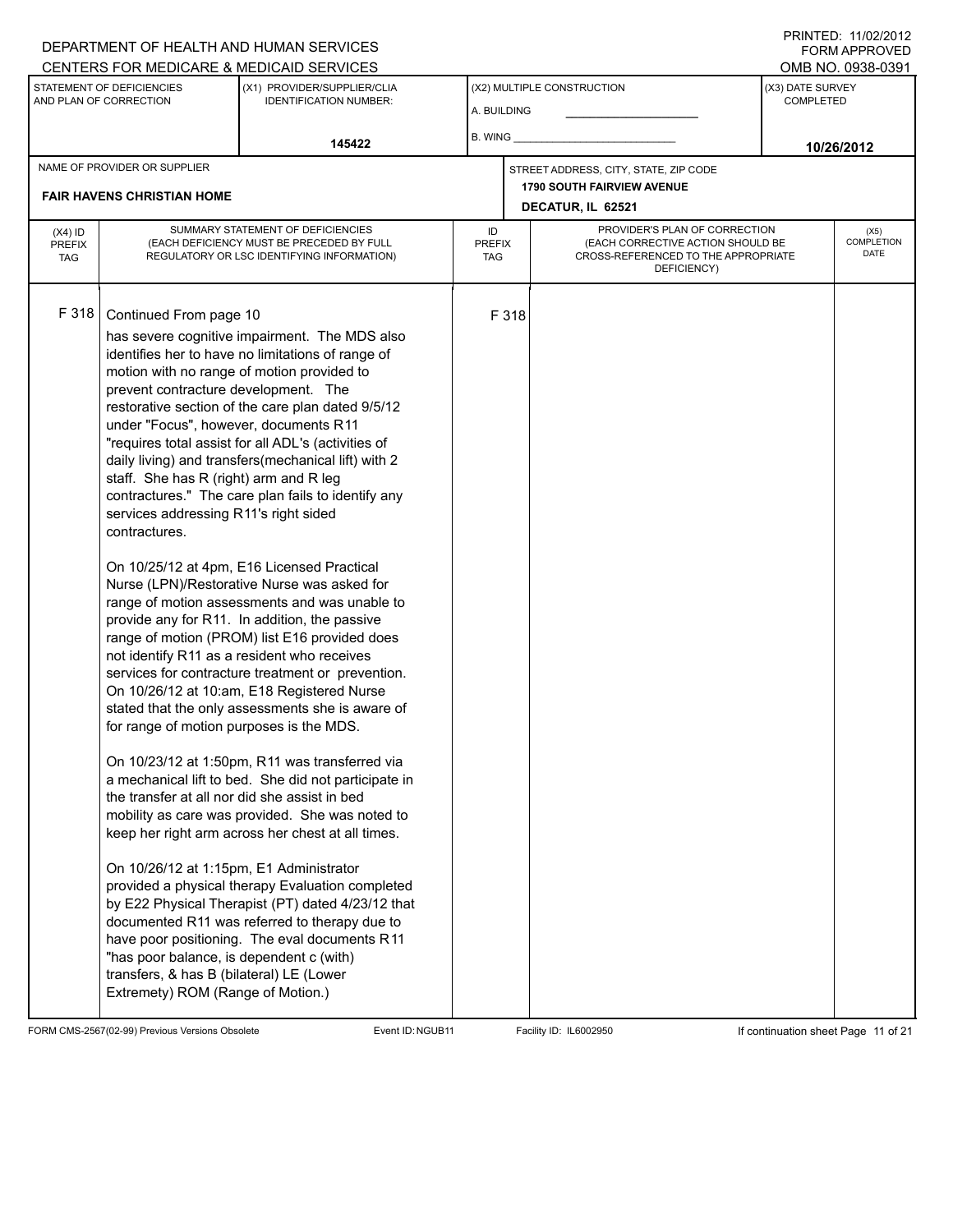PRINTED: 11/02/2012 FORM APPROVED

|                                          |                                                                                                                                                                                                                                                                                                                                        | CENTERS FOR MEDICARE & MEDICAID SERVICES                                                                                                                                                                                                                                                                                                                                                                                                                                                                                                                                                                                                                                                                                                                                                                                                                                                                                                                                                                                                                                                                                                                                                        |                                   |       |                                                                                                                          |                                      | OMB NO. 0938-0391                 |
|------------------------------------------|----------------------------------------------------------------------------------------------------------------------------------------------------------------------------------------------------------------------------------------------------------------------------------------------------------------------------------------|-------------------------------------------------------------------------------------------------------------------------------------------------------------------------------------------------------------------------------------------------------------------------------------------------------------------------------------------------------------------------------------------------------------------------------------------------------------------------------------------------------------------------------------------------------------------------------------------------------------------------------------------------------------------------------------------------------------------------------------------------------------------------------------------------------------------------------------------------------------------------------------------------------------------------------------------------------------------------------------------------------------------------------------------------------------------------------------------------------------------------------------------------------------------------------------------------|-----------------------------------|-------|--------------------------------------------------------------------------------------------------------------------------|--------------------------------------|-----------------------------------|
|                                          | STATEMENT OF DEFICIENCIES<br>AND PLAN OF CORRECTION                                                                                                                                                                                                                                                                                    | (X1) PROVIDER/SUPPLIER/CLIA<br><b>IDENTIFICATION NUMBER:</b>                                                                                                                                                                                                                                                                                                                                                                                                                                                                                                                                                                                                                                                                                                                                                                                                                                                                                                                                                                                                                                                                                                                                    | A. BUILDING                       |       | (X2) MULTIPLE CONSTRUCTION                                                                                               | (X3) DATE SURVEY<br><b>COMPLETED</b> |                                   |
|                                          |                                                                                                                                                                                                                                                                                                                                        | 145422                                                                                                                                                                                                                                                                                                                                                                                                                                                                                                                                                                                                                                                                                                                                                                                                                                                                                                                                                                                                                                                                                                                                                                                          | B. WING                           |       |                                                                                                                          |                                      | 10/26/2012                        |
|                                          | NAME OF PROVIDER OR SUPPLIER                                                                                                                                                                                                                                                                                                           |                                                                                                                                                                                                                                                                                                                                                                                                                                                                                                                                                                                                                                                                                                                                                                                                                                                                                                                                                                                                                                                                                                                                                                                                 |                                   |       | STREET ADDRESS, CITY, STATE, ZIP CODE                                                                                    |                                      |                                   |
|                                          | <b>FAIR HAVENS CHRISTIAN HOME</b>                                                                                                                                                                                                                                                                                                      |                                                                                                                                                                                                                                                                                                                                                                                                                                                                                                                                                                                                                                                                                                                                                                                                                                                                                                                                                                                                                                                                                                                                                                                                 |                                   |       | <b>1790 SOUTH FAIRVIEW AVENUE</b><br>DECATUR, IL 62521                                                                   |                                      |                                   |
| $(X4)$ ID<br><b>PREFIX</b><br><b>TAG</b> |                                                                                                                                                                                                                                                                                                                                        | SUMMARY STATEMENT OF DEFICIENCIES<br>(EACH DEFICIENCY MUST BE PRECEDED BY FULL<br>REGULATORY OR LSC IDENTIFYING INFORMATION)                                                                                                                                                                                                                                                                                                                                                                                                                                                                                                                                                                                                                                                                                                                                                                                                                                                                                                                                                                                                                                                                    | ID<br><b>PREFIX</b><br><b>TAG</b> |       | PROVIDER'S PLAN OF CORRECTION<br>(EACH CORRECTIVE ACTION SHOULD BE<br>CROSS-REFERENCED TO THE APPROPRIATE<br>DEFICIENCY) |                                      | (X5)<br><b>COMPLETION</b><br>DATE |
| F 318                                    | Continued From page 11<br>be done in order to be able to determine if<br>services provided are effective.<br>2. R16's Care Plan, target date 12-4-12,<br>to be done in all extremities.<br>shoulder joint (flexion and extension and<br>extremities.<br>revision date 12-7-11, documented how to<br>document planes.<br>were provided. | On 10/26/12 at 1:20pm, E22 confirmed that R11<br>has limitations bilateral lower extremeties and<br>would be a candidate for PROM. E22 stated he<br>did not assess her for PROM at the time. E22<br>also stated that an assessment for PROM should<br>documented self care deficit related to, in part,<br>decreased physical mobility, weakness and<br>impaired cognition. It was also noted that R16<br>was on a PROM (passive range of motion)<br>Restorative Program with 3-5 repetitive motions<br>During observation of R16's PROM, on 10-25-12<br>at 8:40a.m., E5, Certified Nursing Assistant<br>(CNA), only provided bilateral PROM's for R16's<br>abduction and adduction), finger joint (flexion and<br>extension) and hip joint (flexion and extension).<br>E5 did not provide 3-5 repetitives motions to all<br>The facility's Range of Motion Exercises policy,<br>physically support the shoulder, elbow, wrist,<br>thumb and finger, hip and feet and toes with<br>range of motion of exercisers. The policy did not<br>Interview of E2, Director of Nursing (DON), on<br>10-26-12 during refutation, E2 stated she would<br>look for further policy(s). No additional policies |                                   | F 318 |                                                                                                                          |                                      |                                   |
|                                          |                                                                                                                                                                                                                                                                                                                                        |                                                                                                                                                                                                                                                                                                                                                                                                                                                                                                                                                                                                                                                                                                                                                                                                                                                                                                                                                                                                                                                                                                                                                                                                 |                                   |       |                                                                                                                          |                                      |                                   |

FORM CMS-2567(02-99) Previous Versions Obsolete Event ID:NGUB11 Facility ID: IL6002950 If continuation sheet Page 12 of 21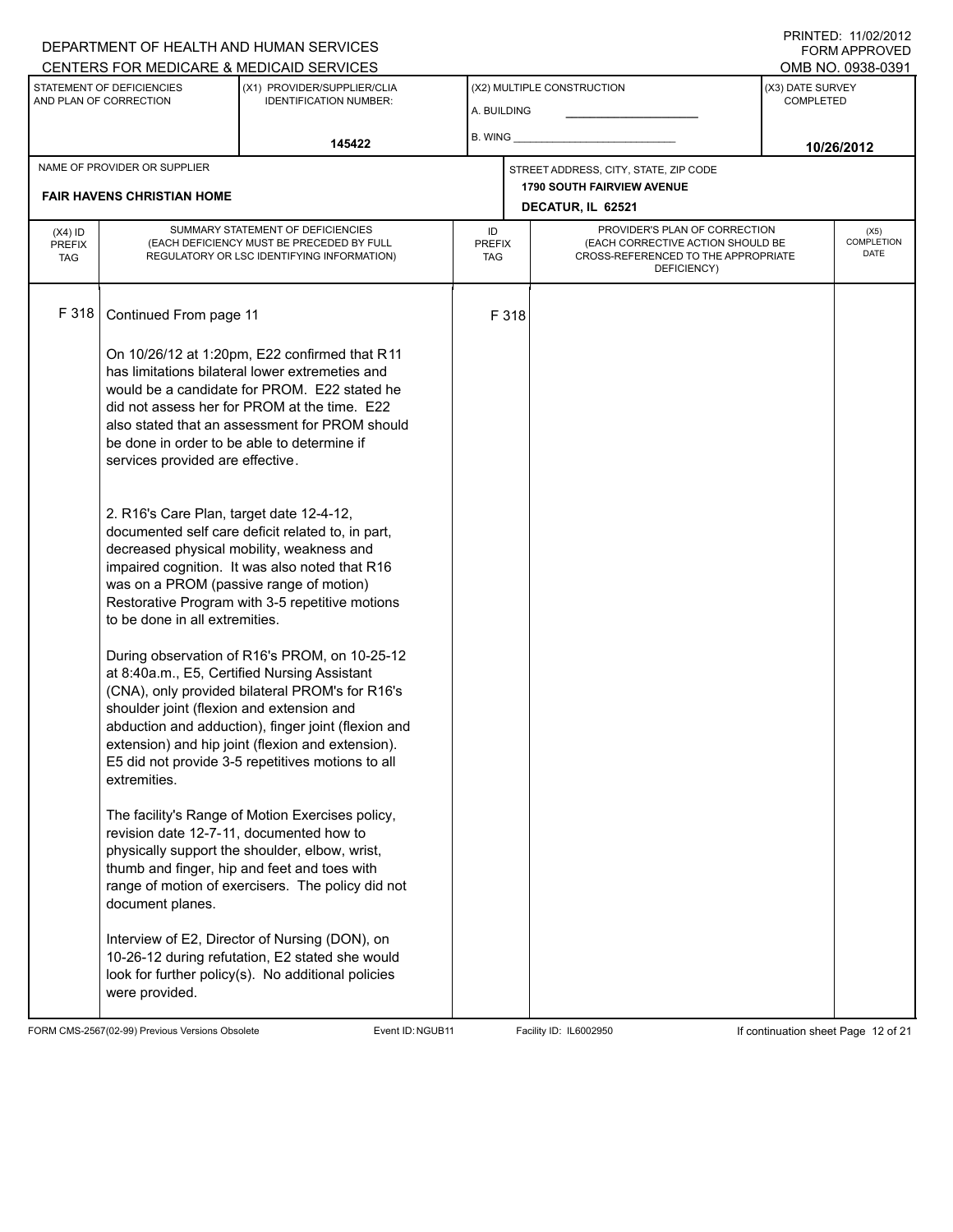#### A. BUILDING (X1) PROVIDER/SUPPLIER/CLIA IDENTIFICATION NUMBER: STATEMENT OF DEFICIENCIES AND PLAN OF CORRECTION (X3) DATE SURVEY COMPLETED (X2) MULTIPLE CONSTRUCTION B. WING CENTERS FOR MEDICARE & MEDICAID SERVICES OMB NO. 0938-0391 **145422 10/26/2012 DECATUR, IL 62521** NAME OF PROVIDER OR SUPPLIER STREET ADDRESS, CITY, STATE, ZIP CODE **FAIR HAVENS CHRISTIAN HOME 1790 SOUTH FAIRVIEW AVENUE** PROVIDER'S PLAN OF CORRECTION (EACH CORRECTIVE ACTION SHOULD BE CROSS-REFERENCED TO THE APPROPRIATE DEFICIENCY) (X5) **COMPLETION** DATE ID PREFIX TAG (X4) ID PREFIX TAG SUMMARY STATEMENT OF DEFICIENCIES (EACH DEFICIENCY MUST BE PRECEDED BY FULL REGULATORY OR LSC IDENTIFYING INFORMATION) F 323 SS=G 483.25(h) FREE OF ACCIDENT HAZARDS/SUPERVISION/DEVICES The facility must ensure that the resident environment remains as free of accident hazards as is possible; and each resident receives adequate supervision and assistance devices to prevent accidents. This REQUIREMENT is not met as evidenced by: F 323 Based on interview, observation and record review, the facility failed to ensure that adequate supervision and assistance to prevent falls was provided for 1 of 11 resident (R1) reviewed for falls in a sample of 24. This failure resulted in R1 falling which resulted in multiple fractures requiring surgical interventions. Findings include: 1. According to the falls log, R1 fell and sustained a fractured distal right humerus, a spiral fracture of the distal tibia, and a comminuted fracture of the right distal femoral shaft on 5/4/12. The Minimum Data Set (MDS) dated 3/8/12 identifies R1 to have no cognitive impairment and no memory deficits. The MDS indicates R1 required limited assist of one staff for transfers, walking in room, and toilet use. The MDS also indicates R1 was not steady, "only able to stabilize with human assistance" for walking and moving on/off the toilet. The Incident/Accident Report dated 5/4/12 indicates R1 had a witnessed fall and

FORM CMS-2567(02-99) Previous Versions Obsolete Event ID:NGUB11 Facility ID: IL6002950 If continuation sheet Page 13 of 21

DEPARTMENT OF HEALTH AND HUMAN SERVICES

PRINTED: 11/02/2012 FORM APPROVED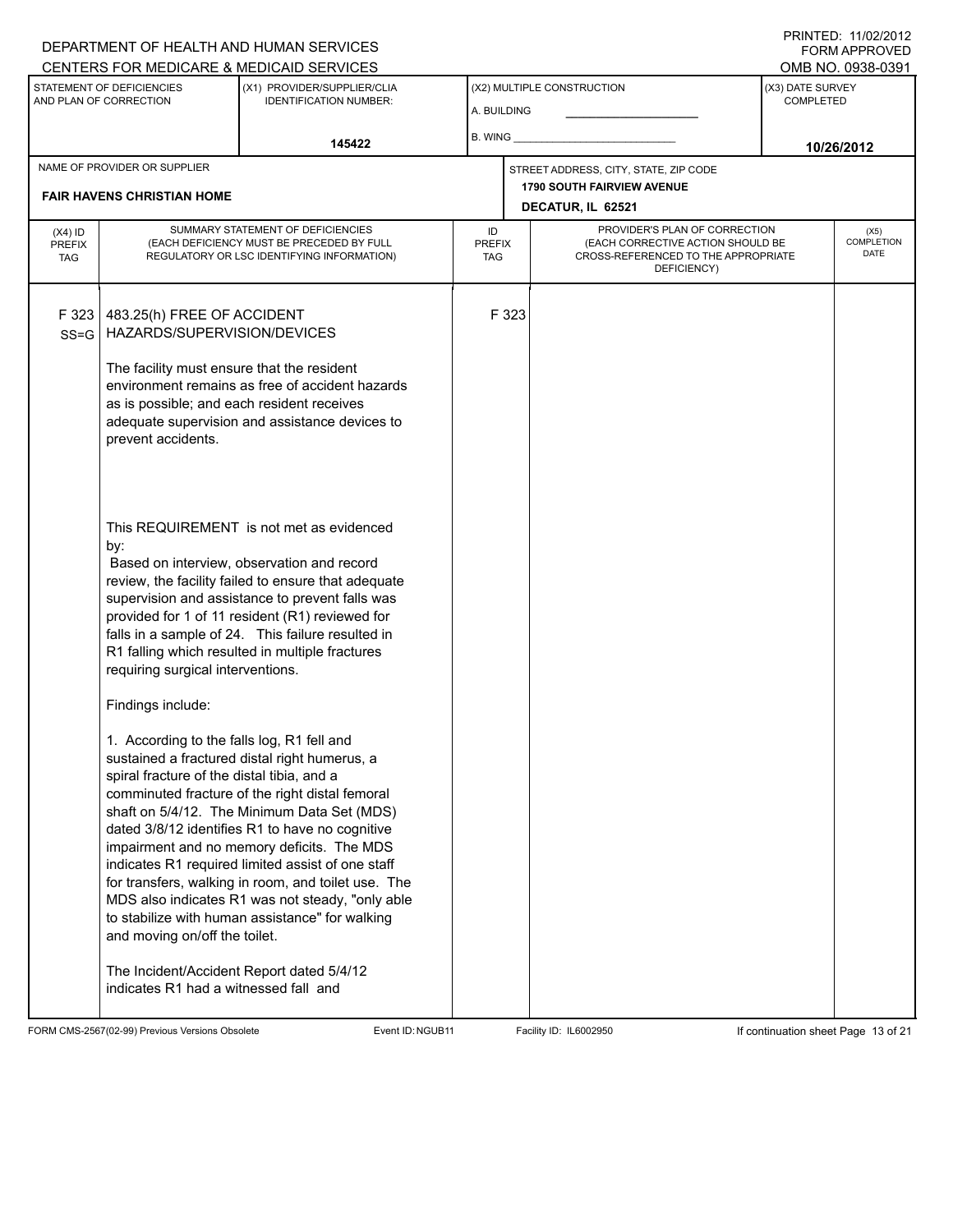PRINTED: 11/02/2012 FORM APPROVED

|                                          |                                                                                                                                                                                                                                                                            | <u>UENTERS FUR MEDIUARE &amp; MEDIUAID SERVIUES</u>                                                                                                                                                                                                                                                                                                                                                                                                                                                                                                                                                                                                                                                                                                                                                                                                                                                                                                                                                                                                                                                                                                                                                                                                                                                                                                                                                              |                                   |       |                                                                                                                          |                                      | OMB NO. 0938-039 I                |
|------------------------------------------|----------------------------------------------------------------------------------------------------------------------------------------------------------------------------------------------------------------------------------------------------------------------------|------------------------------------------------------------------------------------------------------------------------------------------------------------------------------------------------------------------------------------------------------------------------------------------------------------------------------------------------------------------------------------------------------------------------------------------------------------------------------------------------------------------------------------------------------------------------------------------------------------------------------------------------------------------------------------------------------------------------------------------------------------------------------------------------------------------------------------------------------------------------------------------------------------------------------------------------------------------------------------------------------------------------------------------------------------------------------------------------------------------------------------------------------------------------------------------------------------------------------------------------------------------------------------------------------------------------------------------------------------------------------------------------------------------|-----------------------------------|-------|--------------------------------------------------------------------------------------------------------------------------|--------------------------------------|-----------------------------------|
|                                          | STATEMENT OF DEFICIENCIES<br>AND PLAN OF CORRECTION                                                                                                                                                                                                                        | (X1) PROVIDER/SUPPLIER/CLIA<br><b>IDENTIFICATION NUMBER:</b>                                                                                                                                                                                                                                                                                                                                                                                                                                                                                                                                                                                                                                                                                                                                                                                                                                                                                                                                                                                                                                                                                                                                                                                                                                                                                                                                                     | A. BUILDING                       |       | (X2) MULTIPLE CONSTRUCTION                                                                                               | (X3) DATE SURVEY<br><b>COMPLETED</b> |                                   |
|                                          |                                                                                                                                                                                                                                                                            | 145422                                                                                                                                                                                                                                                                                                                                                                                                                                                                                                                                                                                                                                                                                                                                                                                                                                                                                                                                                                                                                                                                                                                                                                                                                                                                                                                                                                                                           | B. WING                           |       |                                                                                                                          |                                      | 10/26/2012                        |
|                                          | NAME OF PROVIDER OR SUPPLIER                                                                                                                                                                                                                                               |                                                                                                                                                                                                                                                                                                                                                                                                                                                                                                                                                                                                                                                                                                                                                                                                                                                                                                                                                                                                                                                                                                                                                                                                                                                                                                                                                                                                                  |                                   |       | STREET ADDRESS, CITY, STATE, ZIP CODE                                                                                    |                                      |                                   |
|                                          | <b>FAIR HAVENS CHRISTIAN HOME</b>                                                                                                                                                                                                                                          |                                                                                                                                                                                                                                                                                                                                                                                                                                                                                                                                                                                                                                                                                                                                                                                                                                                                                                                                                                                                                                                                                                                                                                                                                                                                                                                                                                                                                  |                                   |       | <b>1790 SOUTH FAIRVIEW AVENUE</b><br>DECATUR, IL 62521                                                                   |                                      |                                   |
| $(X4)$ ID<br><b>PREFIX</b><br><b>TAG</b> |                                                                                                                                                                                                                                                                            | SUMMARY STATEMENT OF DEFICIENCIES<br>(EACH DEFICIENCY MUST BE PRECEDED BY FULL<br>REGULATORY OR LSC IDENTIFYING INFORMATION)                                                                                                                                                                                                                                                                                                                                                                                                                                                                                                                                                                                                                                                                                                                                                                                                                                                                                                                                                                                                                                                                                                                                                                                                                                                                                     | ID<br><b>PREFIX</b><br><b>TAG</b> |       | PROVIDER'S PLAN OF CORRECTION<br>(EACH CORRECTIVE ACTION SHOULD BE<br>CROSS-REFERENCED TO THE APPROPRIATE<br>DEFICIENCY) |                                      | (X5)<br>COMPLETION<br><b>DATE</b> |
| F 323                                    | Continued From page 13<br>summary of comprehensive Investigation<br>unable to prevent resident from falling."<br>that E11, CNA, failed to use a gait belt.<br>transfer.<br>facility policy.<br>The facility policy entitled "Gait Belt" dated<br>pivot or manual transfer. | documented "res (resident) states she was<br>walking back to recliner from commode et (and)<br>slipped. Stated "Must have peed on the way to<br>the bathroom because the floor was wet." The<br>concluded that R1 was being assisted back to the<br>bed and R1 slipped on dribbled urine. The report<br>documents the "CNA (Certified Nurses Aide) was<br>Information obtained following the fall, documents<br>Interview with E11, CNA, on 10/26/12 at 9:45am<br>confirmed that R1 did not have a gait belt on<br>when she ambulated her from the recliner to the<br>commode. E1 stated she turned to get toilet<br>paper and barrier cream and when she turned<br>back around, R1 had started to ambulate by<br>herself. E11 stated R1 fell to the floor. E11<br>stated there may have been urine on the floor but<br>wasn't sure. E11 acknowledged that she should<br>have had a gait belt on R1 at the time of the<br>Interview with E1, Administrator, on 10/25/12 at<br>1:45pm confirmed that the CNA did not use a gait<br>belt and acknowledged that gait belt use is a<br>5/26/09 documents that it is the policy of the<br>facility that gait belts are utilized on all residents<br>requiring physical assistance with transfer unless<br>contraindicated. Under section 2, it documents<br>"Direct care staff will utilize the gait belt for all<br>transfers requiring "hands-on" assistance with a |                                   | F 323 |                                                                                                                          |                                      |                                   |

FORM CMS-2567(02-99) Previous Versions Obsolete Event ID:NGUB11 Facility ID: IL6002950 If continuation sheet Page 14 of 21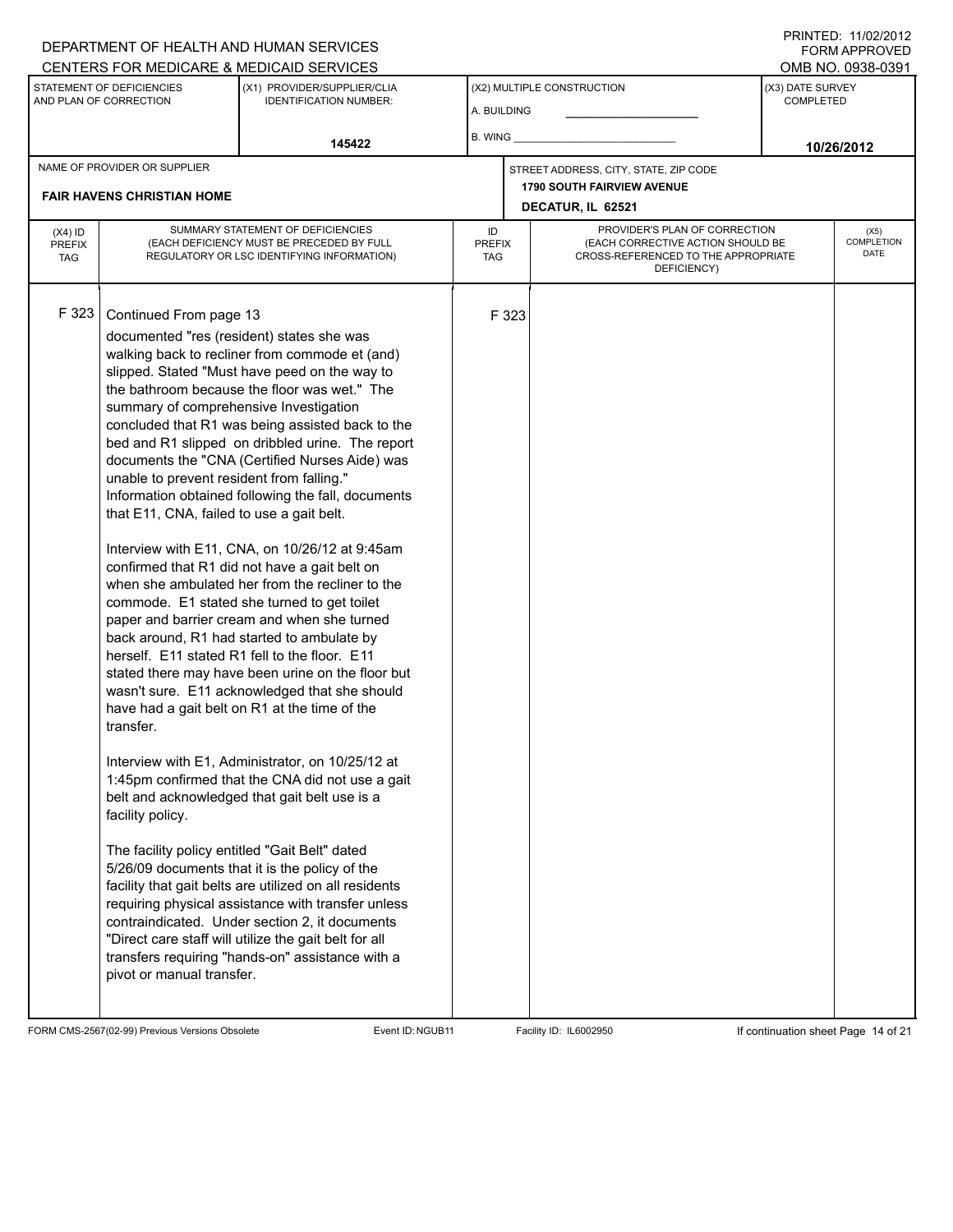#### A. BUILDING (X1) PROVIDER/SUPPLIER/CLIA IDENTIFICATION NUMBER: STATEMENT OF DEFICIENCIES AND PLAN OF CORRECTION (X3) DATE SURVEY COMPLETED (X2) MULTIPLE CONSTRUCTION B. WING CENTERS FOR MEDICARE & MEDICAID SERVICES **And CENTERS FOR MEDICAL ACCESS** OMB NO. 0938-0391 **145422 10/26/2012 DECATUR, IL 62521** NAME OF PROVIDER OR SUPPLIER STREET ADDRESS, CITY, STATE, ZIP CODE **FAIR HAVENS CHRISTIAN HOME 1790 SOUTH FAIRVIEW AVENUE** PROVIDER'S PLAN OF CORRECTION (EACH CORRECTIVE ACTION SHOULD BE CROSS-REFERENCED TO THE APPROPRIATE DEFICIENCY) (X5) **COMPLETION** DATE ID PREFIX TAG (X4) ID PREFIX TAG SUMMARY STATEMENT OF DEFICIENCIES (EACH DEFICIENCY MUST BE PRECEDED BY FULL REGULATORY OR LSC IDENTIFYING INFORMATION) F 323 Continued From page 14 F 323 On 10/23/12 at 4pm, R1 was in her wheelchair at bedside. She had a hoyer sling under her and stated she has been a total mechanical lift since her fall and is not walking yet. R1 stated she is hopeful to return home. R1 recalled the fall and stated she still has a wound from surgery on her fractured arm. R1 stated she is still recovering from the fall with therapy as well. F 363 SS=E 483.35(c) MENUS MEET RES NEEDS/PREP IN ADVANCE/FOLLOWED Menus must meet the nutritional needs of residents in accordance with the recommended dietary allowances of the Food and Nutrition Board of the National Research Council, National Academy of Sciences; be prepared in advance; and be followed. This REQUIREMENT is not met as evidenced by: F 363 Based on observation, interview and record review, the facility failed to ensure menus and recipes were followed for 7 of 14 residents (R6, R9, R10, R11, R16, R20 and R21) reviewed for diets in the sample of 24 and 14 residents (R32 and R35 thru R46) in the supplemental sample. Findings include: 1. Record review of Resident Council Meeting notes of 9-28-12 document the October 2012 meal of the month included Ham and Beans, Cornbread, Coleslaw (without carrots), green beans and a choice of either pumpkin or apple pie. The menu for noon meal on 10-23-12 documents residents on a pureed diet were to receive pureed

FORM CMS-2567(02-99) Previous Versions Obsolete Event ID:NGUB11 Facility ID: IL6002950 If continuation sheet Page 15 of 21

DEPARTMENT OF HEALTH AND HUMAN SERVICES

PRINTED: 11/02/2012 FORM APPROVED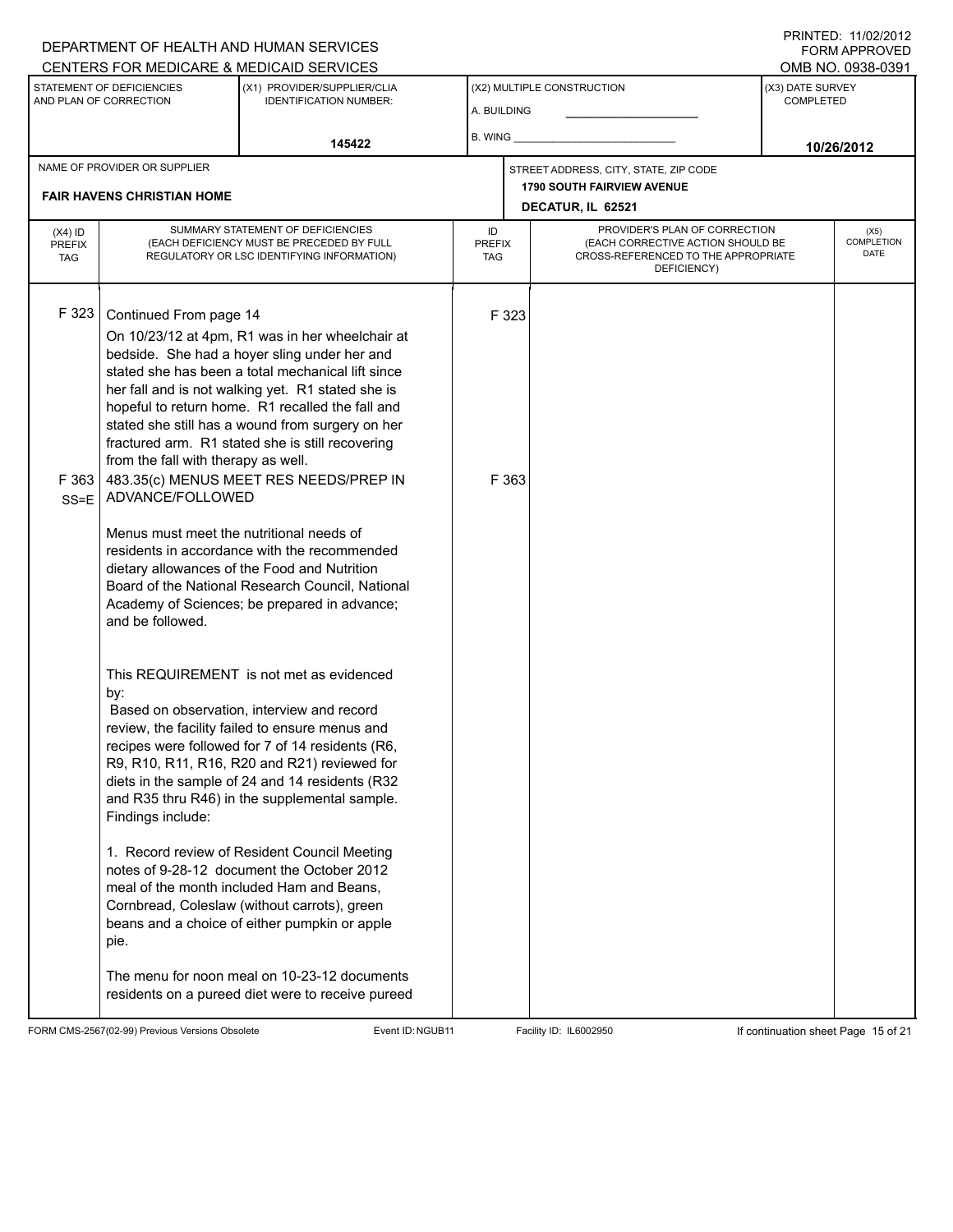PRINTED: 11/02/2012 FORM APPROVED<br>OMB NO. 0938-0391

|                                          |                                                                                                                                                       | <u>ULIVILING FUN MILDIUANE &amp; MEDIUAID SENVIULS</u>                                                                                                                                                                                                                                                                                                                                                                                                                                                                                                                                                                                                                                                                                                                                                                                                                                                                                                                                                                                                                                                                                                                                                                                                                                                                                                                                                                                                                                                                                                                                                                                                                                                                                                             |                                   |       |                                                                                                                          |                                      | UMD INU. UYUU-UJYI                |
|------------------------------------------|-------------------------------------------------------------------------------------------------------------------------------------------------------|--------------------------------------------------------------------------------------------------------------------------------------------------------------------------------------------------------------------------------------------------------------------------------------------------------------------------------------------------------------------------------------------------------------------------------------------------------------------------------------------------------------------------------------------------------------------------------------------------------------------------------------------------------------------------------------------------------------------------------------------------------------------------------------------------------------------------------------------------------------------------------------------------------------------------------------------------------------------------------------------------------------------------------------------------------------------------------------------------------------------------------------------------------------------------------------------------------------------------------------------------------------------------------------------------------------------------------------------------------------------------------------------------------------------------------------------------------------------------------------------------------------------------------------------------------------------------------------------------------------------------------------------------------------------------------------------------------------------------------------------------------------------|-----------------------------------|-------|--------------------------------------------------------------------------------------------------------------------------|--------------------------------------|-----------------------------------|
|                                          | STATEMENT OF DEFICIENCIES<br>AND PLAN OF CORRECTION                                                                                                   | (X1) PROVIDER/SUPPLIER/CLIA<br><b>IDENTIFICATION NUMBER:</b>                                                                                                                                                                                                                                                                                                                                                                                                                                                                                                                                                                                                                                                                                                                                                                                                                                                                                                                                                                                                                                                                                                                                                                                                                                                                                                                                                                                                                                                                                                                                                                                                                                                                                                       | A. BUILDING                       |       | (X2) MULTIPLE CONSTRUCTION                                                                                               | (X3) DATE SURVEY<br><b>COMPLETED</b> |                                   |
|                                          |                                                                                                                                                       | 145422                                                                                                                                                                                                                                                                                                                                                                                                                                                                                                                                                                                                                                                                                                                                                                                                                                                                                                                                                                                                                                                                                                                                                                                                                                                                                                                                                                                                                                                                                                                                                                                                                                                                                                                                                             |                                   |       | B. WING <b>Example 20</b>                                                                                                |                                      | 10/26/2012                        |
|                                          | NAME OF PROVIDER OR SUPPLIER<br><b>FAIR HAVENS CHRISTIAN HOME</b>                                                                                     |                                                                                                                                                                                                                                                                                                                                                                                                                                                                                                                                                                                                                                                                                                                                                                                                                                                                                                                                                                                                                                                                                                                                                                                                                                                                                                                                                                                                                                                                                                                                                                                                                                                                                                                                                                    |                                   |       | STREET ADDRESS, CITY, STATE, ZIP CODE<br><b>1790 SOUTH FAIRVIEW AVENUE</b><br>DECATUR, IL 62521                          |                                      |                                   |
| $(X4)$ ID<br><b>PREFIX</b><br><b>TAG</b> |                                                                                                                                                       | SUMMARY STATEMENT OF DEFICIENCIES<br>(EACH DEFICIENCY MUST BE PRECEDED BY FULL<br>REGULATORY OR LSC IDENTIFYING INFORMATION)                                                                                                                                                                                                                                                                                                                                                                                                                                                                                                                                                                                                                                                                                                                                                                                                                                                                                                                                                                                                                                                                                                                                                                                                                                                                                                                                                                                                                                                                                                                                                                                                                                       | ID<br><b>PREFIX</b><br><b>TAG</b> |       | PROVIDER'S PLAN OF CORRECTION<br>(EACH CORRECTIVE ACTION SHOULD BE<br>CROSS-REFERENCED TO THE APPROPRIATE<br>DEFICIENCY) |                                      | (X5)<br><b>COMPLETION</b><br>DATE |
| F 363                                    | Continued From page 15<br>pizza, pureed tossed salad, pureed capri<br>corn bread, coleslaw or green beans.<br>red bliss potatoes. During noon meal on | vegetable blend pureed garlic toast and pureed<br>cranberry chill. The alternate menu for the pizza<br>was pureed meatloaf and mashed potatoes.<br>During the noon meal on 10-23-12, R6, R11, R16,<br>R20 and R21 were observed to get the alternative<br>menu of meat loaf and confetti potatoes and got<br>pie for dessert. That is all the only food they<br>received at the noon meal. They did not get the<br>Observation of the tray line showed there was no<br>pureed slaw, cornbread, or green beans. Other<br>residents on a pureed diet include R32, and R35<br>thru R46. Interview with E20, Dietary Manager,<br>on 10-23-12 during noon meal, E20 stated that<br>residents were getting the meal of the month.<br>E20 was asked why residents on pureed diets did<br>not get ham and beans and she stated they got<br>the alternate menu. Interview with Z2, Dietitian,<br>on 10-26-12 at 11:45AM, Z2 stated if the facility<br>was using the alternate menu for the pureed diets<br>she would have expected them to get also have<br>gotten the pureed tossed salad and pureed garlic<br>bread. Also during the noon meal residents on<br>regular and/or mechanical soft consistency, R9.<br>R10, R30, R31, R33 and R34 were observed to<br>get meat loaf and confetti potatoes and pie, they<br>did not receive any vegetables or corn bread.<br>The menu for noon meal on 10-24-12 documents<br>residents on a pureed diet were to receive pureed<br>creamy beef pasta, pureed baby carrots, pureed<br>bread, raspberry whip, and margarine. The<br>alternate to the creamy beef pasta was pureed<br>breaded chicken with broccoli patty and pureed<br>10-24-12, R6, R11, R16, R21, R32, R35, R36,<br>R38, R41, R43, R44, and R46 were observed to |                                   | F 363 |                                                                                                                          |                                      |                                   |

FORM CMS-2567(02-99) Previous Versions Obsolete Event ID:NGUB11 Facility ID: IL6002950 If continuation sheet Page 16 of 21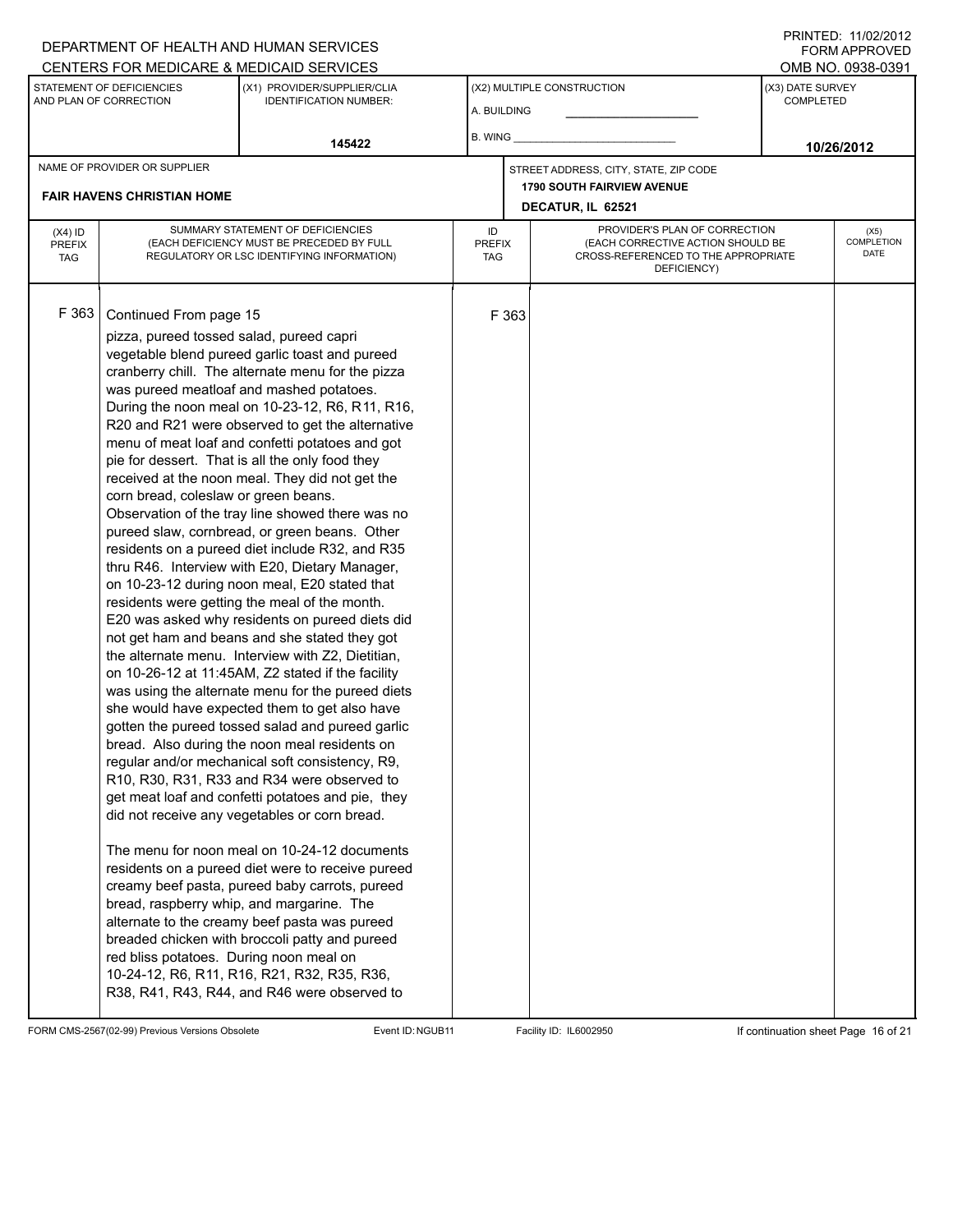PRINTED: 11/02/2012 FORM APPROVED

|                                          |                                                                                                                                                                                                                                                                                                                                                      | CENTERS FOR MEDICARE & MEDICAID SERVICES                                                                                                                                                                                                                                                                                                                                                                                                                                                                                                                                                                                                                                                                                                                                                                                                                                                                                                                                                                                                                                                                                                                                                                                                                                                          |                                   |                |                                                                                                                          |                               | OMB NO. 0938-0391          |
|------------------------------------------|------------------------------------------------------------------------------------------------------------------------------------------------------------------------------------------------------------------------------------------------------------------------------------------------------------------------------------------------------|---------------------------------------------------------------------------------------------------------------------------------------------------------------------------------------------------------------------------------------------------------------------------------------------------------------------------------------------------------------------------------------------------------------------------------------------------------------------------------------------------------------------------------------------------------------------------------------------------------------------------------------------------------------------------------------------------------------------------------------------------------------------------------------------------------------------------------------------------------------------------------------------------------------------------------------------------------------------------------------------------------------------------------------------------------------------------------------------------------------------------------------------------------------------------------------------------------------------------------------------------------------------------------------------------|-----------------------------------|----------------|--------------------------------------------------------------------------------------------------------------------------|-------------------------------|----------------------------|
|                                          | STATEMENT OF DEFICIENCIES<br>AND PLAN OF CORRECTION                                                                                                                                                                                                                                                                                                  | (X1) PROVIDER/SUPPLIER/CLIA<br><b>IDENTIFICATION NUMBER:</b>                                                                                                                                                                                                                                                                                                                                                                                                                                                                                                                                                                                                                                                                                                                                                                                                                                                                                                                                                                                                                                                                                                                                                                                                                                      | A. BUILDING                       |                | (X2) MULTIPLE CONSTRUCTION                                                                                               | (X3) DATE SURVEY<br>COMPLETED |                            |
|                                          |                                                                                                                                                                                                                                                                                                                                                      | 145422                                                                                                                                                                                                                                                                                                                                                                                                                                                                                                                                                                                                                                                                                                                                                                                                                                                                                                                                                                                                                                                                                                                                                                                                                                                                                            | B. WING                           |                |                                                                                                                          |                               | 10/26/2012                 |
|                                          | NAME OF PROVIDER OR SUPPLIER                                                                                                                                                                                                                                                                                                                         |                                                                                                                                                                                                                                                                                                                                                                                                                                                                                                                                                                                                                                                                                                                                                                                                                                                                                                                                                                                                                                                                                                                                                                                                                                                                                                   |                                   |                | STREET ADDRESS, CITY, STATE, ZIP CODE                                                                                    |                               |                            |
|                                          | <b>FAIR HAVENS CHRISTIAN HOME</b>                                                                                                                                                                                                                                                                                                                    |                                                                                                                                                                                                                                                                                                                                                                                                                                                                                                                                                                                                                                                                                                                                                                                                                                                                                                                                                                                                                                                                                                                                                                                                                                                                                                   |                                   |                | <b>1790 SOUTH FAIRVIEW AVENUE</b><br>DECATUR, IL 62521                                                                   |                               |                            |
| $(X4)$ ID<br><b>PREFIX</b><br><b>TAG</b> |                                                                                                                                                                                                                                                                                                                                                      | SUMMARY STATEMENT OF DEFICIENCIES<br>(EACH DEFICIENCY MUST BE PRECEDED BY FULL<br>REGULATORY OR LSC IDENTIFYING INFORMATION)                                                                                                                                                                                                                                                                                                                                                                                                                                                                                                                                                                                                                                                                                                                                                                                                                                                                                                                                                                                                                                                                                                                                                                      | ID<br><b>PREFIX</b><br><b>TAG</b> |                | PROVIDER'S PLAN OF CORRECTION<br>(EACH CORRECTIVE ACTION SHOULD BE<br>CROSS-REFERENCED TO THE APPROPRIATE<br>DEFICIENCY) |                               | (X5)<br>COMPLETION<br>DATE |
| F 363<br>F 366<br>$SS = D$               | Continued From page 16<br>and ran all over the plate when served.<br>not receive margarine.<br>the potato substituted for the carrots.<br>even keep on a spoon at times."<br>the following residents were not served a<br>vegetable with their meals.<br>483.35(d)(4) SUBSTITUTES OF SIMILAR<br>NUTRITIVE VALUE<br>residents who refuse food served. | get 1/2 cup of pureed Chicken Breaded with<br>Broccoli and cheese, 1/2 cup of pureed potatoes<br>and 1/2 cup raspberry whip. That is the only food<br>items residents on pureed diets received. The<br>pureed potatoes were the consistency of gravy<br>Observation of the tray line showed there was no<br>pureed carrots or pureed bread and residents did<br>Interview with E21, the cook, at 11:35AM, E21<br>stated she had prepared the pureed food. E21<br>was asked how many residents were on pureed<br>diets and she stated she didn't know, "I know<br>there are more than 10." E21 stated the only<br>food she prepared for the pureed diets was the<br>chicken/broccoli patty and the potatoes. Interview<br>with Z2 on 10-26-12 at 11:45AM, Z2 stated<br>residents on the pureed diet should have also<br>received pureed bread and margarine. Z2 stated<br>2. Interview with R43 on 10-25-12 at 3:45PM,<br>R43 stated the pureed food is not hardly flavored<br>at all and she would like to see the food have a<br>little more feeling to it. "It' s too runny and hard to<br>3. During observation of the noon meal, on<br>10-23-12, R9, R31, R20, R30, R32, R33 and R34<br>Each resident receives and the facility provides<br>substitutes offered of similar nutritive value to |                                   | F 363<br>F 366 |                                                                                                                          |                               |                            |

FORM CMS-2567(02-99) Previous Versions Obsolete Event ID:NGUB11 Facility ID: IL6002950 If continuation sheet Page 17 of 21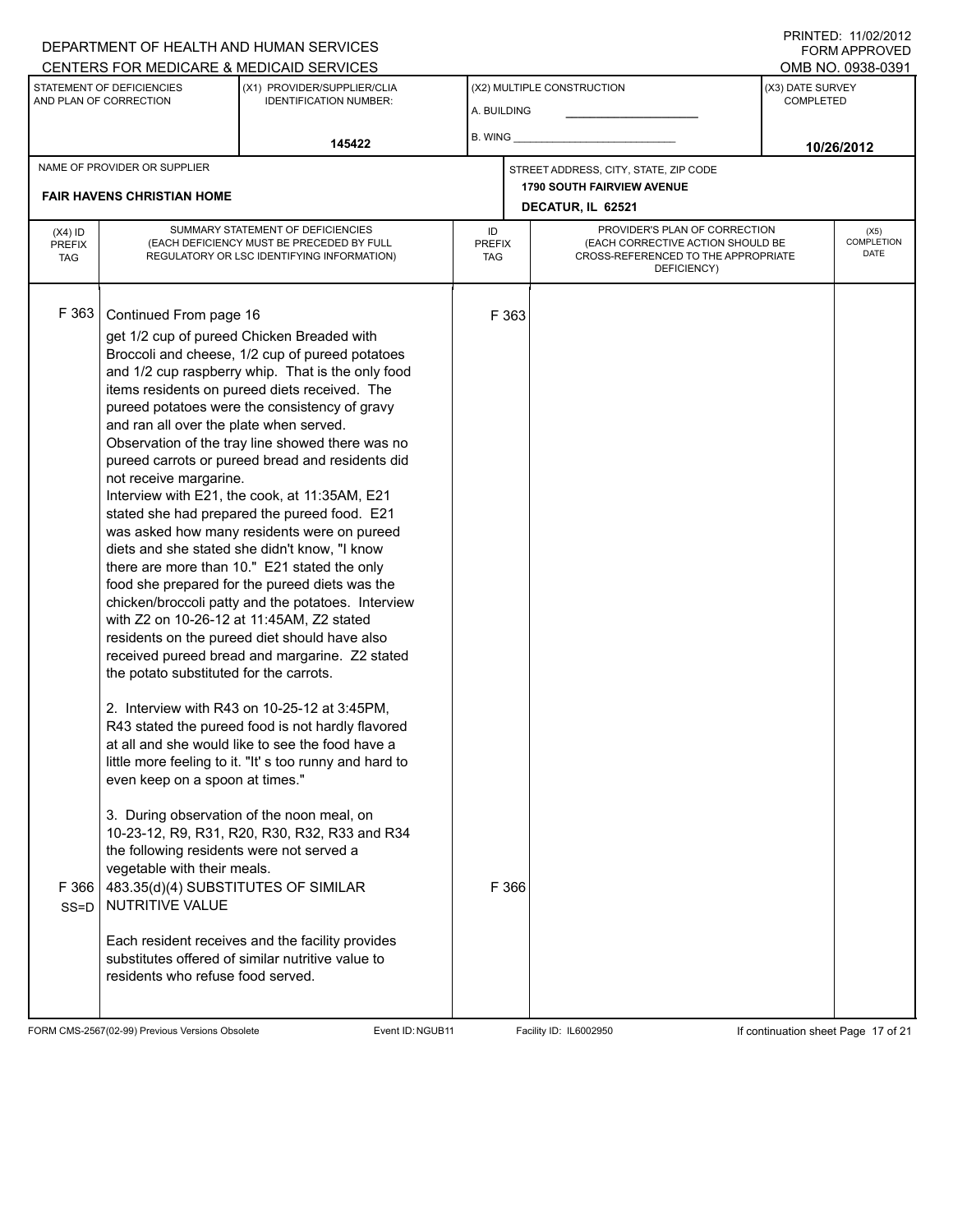#### A. BUILDING (X1) PROVIDER/SUPPLIER/CLIA IDENTIFICATION NUMBER: STATEMENT OF DEFICIENCIES AND PLAN OF CORRECTION (X3) DATE SURVEY COMPLETED FORM APPROVED (X2) MULTIPLE CONSTRUCTION B. WING DEPARTMENT OF HEALTH AND HUMAN SERVICES CENTERS FOR MEDICARE & MEDICAID SERVICES **And CENTERS FOR MEDICAL ACCESS** OMB NO. 0938-0391 **145422 10/26/2012 DECATUR, IL 62521** NAME OF PROVIDER OR SUPPLIER STREET ADDRESS, CITY, STATE, ZIP CODE **FAIR HAVENS CHRISTIAN HOME 1790 SOUTH FAIRVIEW AVENUE** PROVIDER'S PLAN OF CORRECTION (EACH CORRECTIVE ACTION SHOULD BE CROSS-REFERENCED TO THE APPROPRIATE DEFICIENCY) (X5) **COMPLETION** DATE ID PREFIX TAG  $(X4)$  ID PREFIX TAG SUMMARY STATEMENT OF DEFICIENCIES (EACH DEFICIENCY MUST BE PRECEDED BY FULL REGULATORY OR LSC IDENTIFYING INFORMATION) F 366 Continued From page 17 F 366 This REQUIREMENT is not met as evidenced by: Based on observation and interview, the facility failed to provide/offer substitutes for 2 residents (R12, R19) of 22 residents reviewed for substitutes on a sample of 24 and one resident R48 on the supplemental sample. Findings include: 1. On 10/24/12 at 12:51pm, R48 was observed sitting at his table place in the dining room. He had eaten 100% of his meal except his carrots. R48 stated he "hated" carrots as he shook his head. No substitutes were observed being offered. At 12pm on 10/24/12, E20 Dietary manager stated she had no substitutes for carrots made but added "I can fix one if you want one." 2. On 10/23/12 at the noon meal, R19 received ham and beans. She stated she did not like the soup and sat for an extended time before picking at her cornbread. No staff offered substitutes at the time until the surveyor intervened. 3. The tray line in the kitchen and main dining room, no substitutions were present for the carrots. 4. R12 ate no carrots at the noon meal on 10/23/12 and no substitutes were offered. F 441 SS=D 483.65 INFECTION CONTROL, PREVENT SPREAD, LINENS The facility must establish and maintain an Infection Control Program designed to provide a safe, sanitary and comfortable environment and F 441

FORM CMS-2567(02-99) Previous Versions Obsolete Event ID:NGUB11 Facility ID: IL6002950 If continuation sheet Page 18 of 21

PRINTED: 11/02/2012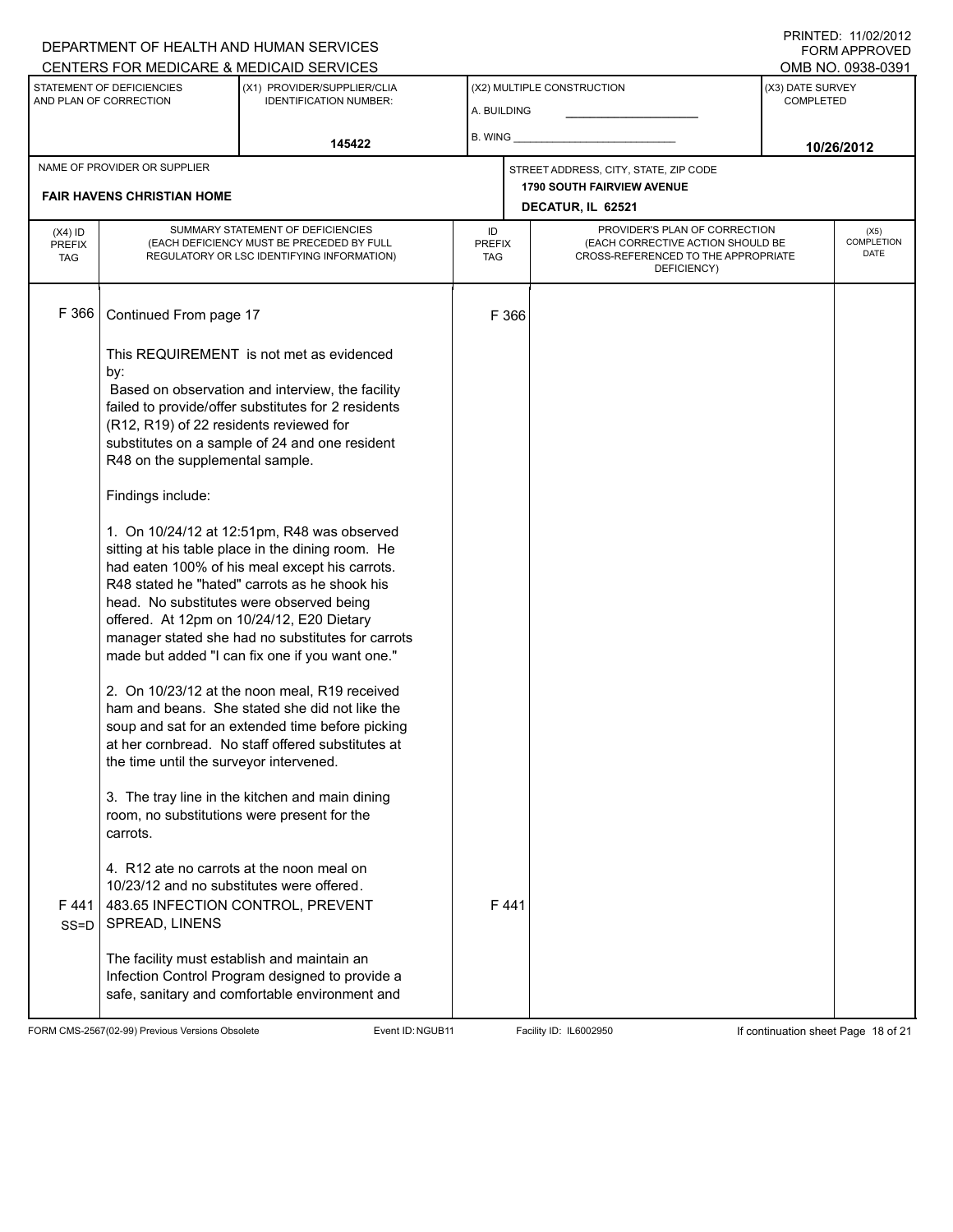PRINTED: 11/02/2012 FORM APPROVED

|                                          |                                                                                                                                                                                                                                                                                                                                                                                                                             | CENTERS FOR MEDICARE & MEDICAID SERVICES                                                                                                                                                                                                                                                                                                                                                                                                                                                                                                                                                                                                                                                                                                                                                               |                                   |      |                                                                                                                          |                                      | OMB NO. 0938-0391          |
|------------------------------------------|-----------------------------------------------------------------------------------------------------------------------------------------------------------------------------------------------------------------------------------------------------------------------------------------------------------------------------------------------------------------------------------------------------------------------------|--------------------------------------------------------------------------------------------------------------------------------------------------------------------------------------------------------------------------------------------------------------------------------------------------------------------------------------------------------------------------------------------------------------------------------------------------------------------------------------------------------------------------------------------------------------------------------------------------------------------------------------------------------------------------------------------------------------------------------------------------------------------------------------------------------|-----------------------------------|------|--------------------------------------------------------------------------------------------------------------------------|--------------------------------------|----------------------------|
|                                          | STATEMENT OF DEFICIENCIES<br>AND PLAN OF CORRECTION                                                                                                                                                                                                                                                                                                                                                                         | (X1) PROVIDER/SUPPLIER/CLIA<br><b>IDENTIFICATION NUMBER:</b>                                                                                                                                                                                                                                                                                                                                                                                                                                                                                                                                                                                                                                                                                                                                           | A. BUILDING                       |      | (X2) MULTIPLE CONSTRUCTION                                                                                               | (X3) DATE SURVEY<br><b>COMPLETED</b> |                            |
|                                          |                                                                                                                                                                                                                                                                                                                                                                                                                             | 145422                                                                                                                                                                                                                                                                                                                                                                                                                                                                                                                                                                                                                                                                                                                                                                                                 | B. WING                           |      |                                                                                                                          |                                      | 10/26/2012                 |
|                                          | NAME OF PROVIDER OR SUPPLIER<br><b>FAIR HAVENS CHRISTIAN HOME</b>                                                                                                                                                                                                                                                                                                                                                           |                                                                                                                                                                                                                                                                                                                                                                                                                                                                                                                                                                                                                                                                                                                                                                                                        |                                   |      | STREET ADDRESS, CITY, STATE, ZIP CODE<br><b>1790 SOUTH FAIRVIEW AVENUE</b><br>DECATUR, IL 62521                          |                                      |                            |
| $(X4)$ ID<br><b>PREFIX</b><br><b>TAG</b> |                                                                                                                                                                                                                                                                                                                                                                                                                             | SUMMARY STATEMENT OF DEFICIENCIES<br>(EACH DEFICIENCY MUST BE PRECEDED BY FULL<br>REGULATORY OR LSC IDENTIFYING INFORMATION)                                                                                                                                                                                                                                                                                                                                                                                                                                                                                                                                                                                                                                                                           | ID<br><b>PREFIX</b><br><b>TAG</b> |      | PROVIDER'S PLAN OF CORRECTION<br>(EACH CORRECTIVE ACTION SHOULD BE<br>CROSS-REFERENCED TO THE APPROPRIATE<br>DEFICIENCY) |                                      | (X5)<br>COMPLETION<br>DATE |
| F441                                     | Continued From page 18<br>of disease and infection.<br>(a) Infection Control Program<br>Program under which it -<br>in the facility;<br>actions related to infections.<br>(b) Preventing Spread of Infection<br>(1) When the Infection Control Program<br>isolate the resident.<br>direct contact will transmit the disease.<br>hand washing is indicated by accepted<br>professional practice.<br>(c) Linens<br>infection. | to help prevent the development and transmission<br>The facility must establish an Infection Control<br>(1) Investigates, controls, and prevents infections<br>(2) Decides what procedures, such as isolation,<br>should be applied to an individual resident; and<br>(3) Maintains a record of incidents and corrective<br>determines that a resident needs isolation to<br>prevent the spread of infection, the facility must<br>(2) The facility must prohibit employees with a<br>communicable disease or infected skin lesions<br>from direct contact with residents or their food, if<br>(3) The facility must require staff to wash their<br>hands after each direct resident contact for which<br>Personnel must handle, store, process and<br>transport linens so as to prevent the spread of |                                   | F441 |                                                                                                                          |                                      |                            |
|                                          | by:                                                                                                                                                                                                                                                                                                                                                                                                                         | This REQUIREMENT is not met as evidenced<br>Based on observation and record review, the<br>facility failed to ensure staff remove gloves and                                                                                                                                                                                                                                                                                                                                                                                                                                                                                                                                                                                                                                                           |                                   |      |                                                                                                                          |                                      |                            |

FORM CMS-2567(02-99) Previous Versions Obsolete Event ID:NGUB11 Facility ID: IL6002950 If continuation sheet Page 19 of 21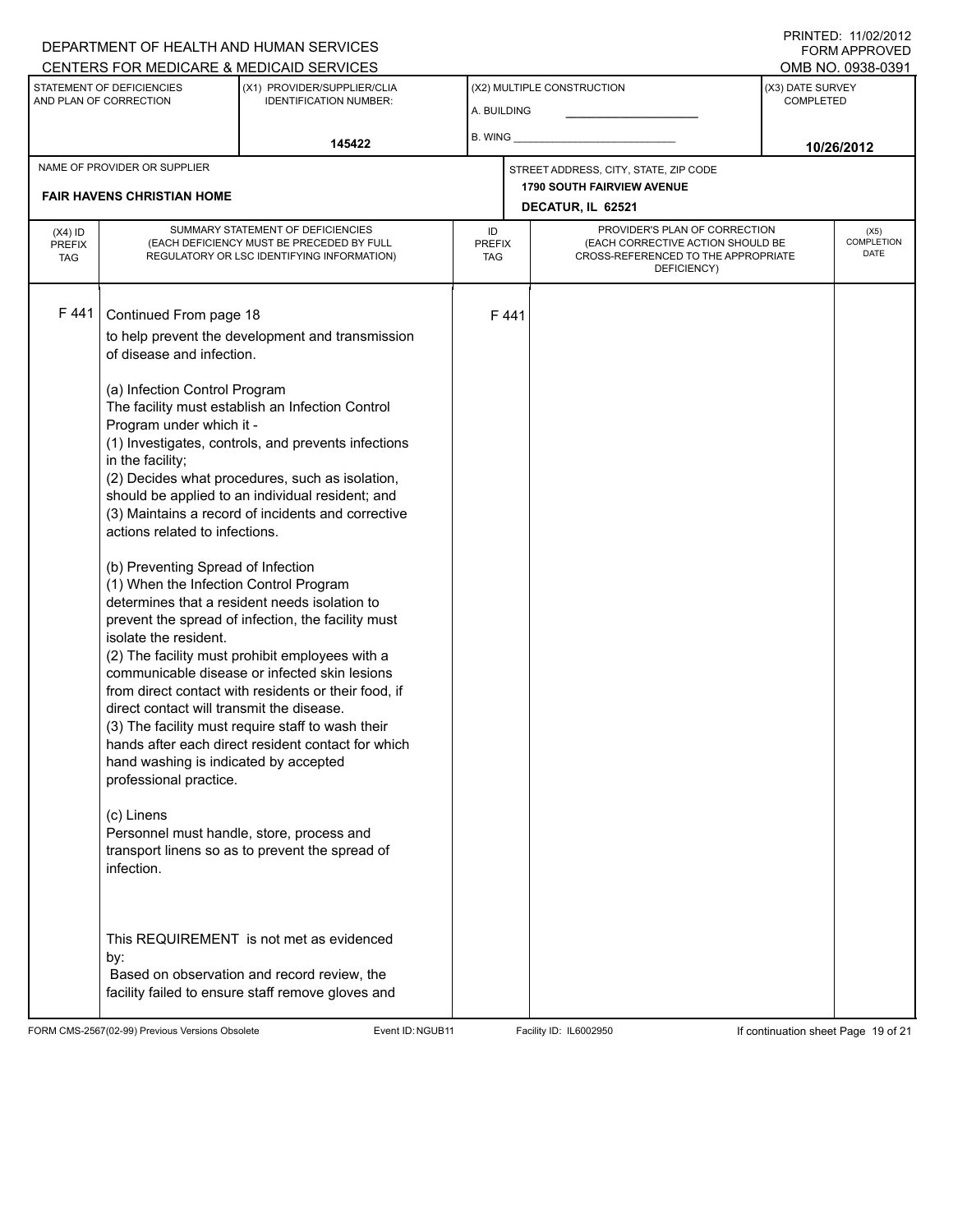PRINTED: 11/02/2012 FORM APPROVED<br>OMB NO. 0938-0391

|                                          | STATEMENT OF DEFICIENCIES                                                                                                                                                                                | <u>UENTERS FUR MEDIUARE &amp; MEDIUAID SERVIUES</u><br>(X1) PROVIDER/SUPPLIER/CLIA                                                                                                                                                                                                                                                                                                                                                                                                                                                                                                                                                                                                                                                                                                                                                                                                                                                                                                                                                                                                                                                                                                                                                                                                                                                                                                              |                                   |      | (X2) MULTIPLE CONSTRUCTION                                                                                               | (X3) DATE SURVEY | OMD MO' 0990-099 I         |
|------------------------------------------|----------------------------------------------------------------------------------------------------------------------------------------------------------------------------------------------------------|-------------------------------------------------------------------------------------------------------------------------------------------------------------------------------------------------------------------------------------------------------------------------------------------------------------------------------------------------------------------------------------------------------------------------------------------------------------------------------------------------------------------------------------------------------------------------------------------------------------------------------------------------------------------------------------------------------------------------------------------------------------------------------------------------------------------------------------------------------------------------------------------------------------------------------------------------------------------------------------------------------------------------------------------------------------------------------------------------------------------------------------------------------------------------------------------------------------------------------------------------------------------------------------------------------------------------------------------------------------------------------------------------|-----------------------------------|------|--------------------------------------------------------------------------------------------------------------------------|------------------|----------------------------|
| AND PLAN OF CORRECTION                   |                                                                                                                                                                                                          | <b>IDENTIFICATION NUMBER:</b>                                                                                                                                                                                                                                                                                                                                                                                                                                                                                                                                                                                                                                                                                                                                                                                                                                                                                                                                                                                                                                                                                                                                                                                                                                                                                                                                                                   | A. BUILDING<br>B. WING            |      |                                                                                                                          | COMPLETED        |                            |
|                                          |                                                                                                                                                                                                          |                                                                                                                                                                                                                                                                                                                                                                                                                                                                                                                                                                                                                                                                                                                                                                                                                                                                                                                                                                                                                                                                                                                                                                                                                                                                                                                                                                                                 |                                   |      |                                                                                                                          |                  |                            |
|                                          |                                                                                                                                                                                                          | 145422                                                                                                                                                                                                                                                                                                                                                                                                                                                                                                                                                                                                                                                                                                                                                                                                                                                                                                                                                                                                                                                                                                                                                                                                                                                                                                                                                                                          |                                   |      |                                                                                                                          |                  | 10/26/2012                 |
|                                          | NAME OF PROVIDER OR SUPPLIER                                                                                                                                                                             |                                                                                                                                                                                                                                                                                                                                                                                                                                                                                                                                                                                                                                                                                                                                                                                                                                                                                                                                                                                                                                                                                                                                                                                                                                                                                                                                                                                                 |                                   |      | STREET ADDRESS, CITY, STATE, ZIP CODE<br><b>1790 SOUTH FAIRVIEW AVENUE</b>                                               |                  |                            |
|                                          | <b>FAIR HAVENS CHRISTIAN HOME</b>                                                                                                                                                                        |                                                                                                                                                                                                                                                                                                                                                                                                                                                                                                                                                                                                                                                                                                                                                                                                                                                                                                                                                                                                                                                                                                                                                                                                                                                                                                                                                                                                 |                                   |      | DECATUR, IL 62521                                                                                                        |                  |                            |
| $(X4)$ ID<br><b>PREFIX</b><br><b>TAG</b> |                                                                                                                                                                                                          | SUMMARY STATEMENT OF DEFICIENCIES<br>(EACH DEFICIENCY MUST BE PRECEDED BY FULL<br>REGULATORY OR LSC IDENTIFYING INFORMATION)                                                                                                                                                                                                                                                                                                                                                                                                                                                                                                                                                                                                                                                                                                                                                                                                                                                                                                                                                                                                                                                                                                                                                                                                                                                                    | ID<br><b>PREFIX</b><br><b>TAG</b> |      | PROVIDER'S PLAN OF CORRECTION<br>(EACH CORRECTIVE ACTION SHOULD BE<br>CROSS-REFERENCED TO THE APPROPRIATE<br>DEFICIENCY) |                  | (X5)<br>COMPLETION<br>DATE |
| F441                                     | Continued From page 19<br>Infection (UTI) in the sample of 24.<br>Findings include:<br>2012 documents a diagnosis, in part, UTI.<br>be incontinent of bowel and bladder. E23,<br>clothes and call light. | wash their hands after giving incontinent care and<br>before touching clean items for 3 of 5 residents<br>(R10, R11 and R17) reviewed for Urinary Tract<br>1. R10's MDS of 8-2-12 documents R10 is totally<br>dependent on staff for toilet use and hygiene and<br>is frequently incontinent of bowel and bladder.<br>R10's Physician Order Sheet (POS) of October<br>On 10-23-12 at 11:40AM, R10 was observed to<br>Certified Nurse Aid, (CNA), was observed to do<br>incontinent care and then touch R10's clean<br>incontinent brief, pants, the mechanical standing<br>lift, R10's call light and button to raise and lower<br>the bed, while wearing the same soiled gloves.<br>2. On 10/24/12 at 9:30am, R11 transferred to<br>bed at 1:50pm by E12 and E13, CNA's. R11's<br>incontinent brief was saturated with urine. Both<br>CNA's had gloves on as incontinent care was<br>provided. Neither CNA removed their gloves<br>following the care before handling clean linens,<br>3. R17's Minimum Data Set (MDS), dated<br>8-22-12, documented cognitive impairment,<br>incontinent of bowel and bladder and extensive<br>assistance of one person physical assistance with<br>mobility and toileting. R17's Care Plan, target<br>date 11-18-12, documented R17 was incontinent<br>of bowel and bladder related to active infection<br>with symptom of UTI (Urinary Tract Infection). It |                                   | F441 |                                                                                                                          |                  |                            |

FORM CMS-2567(02-99) Previous Versions Obsolete Event ID:NGUB11 Facility ID: IL6002950 If continuation sheet Page 20 of 21